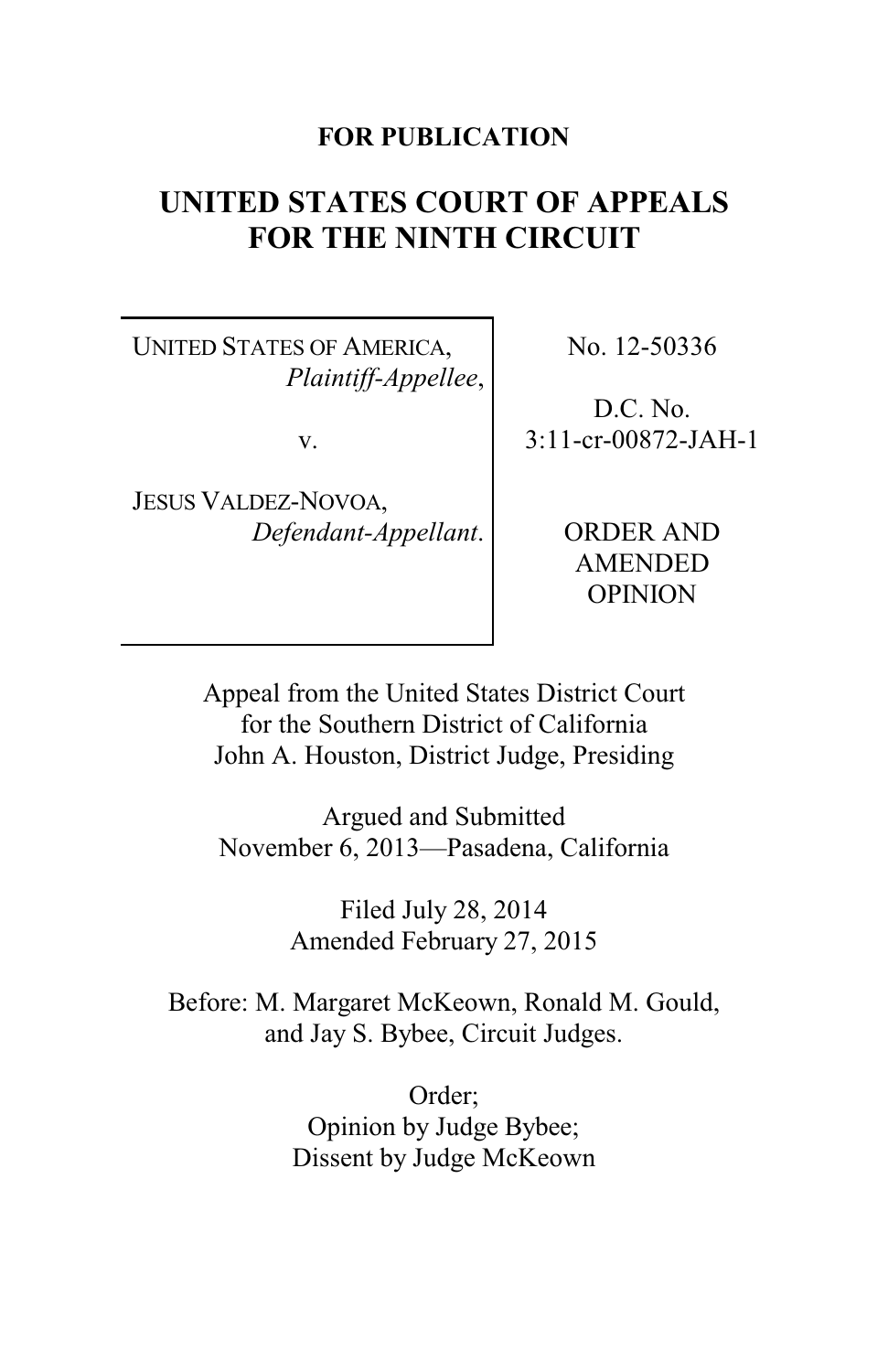# **SUMMARY\***

### **Criminal Law**

The panel amended an opinion and dissent filed on July 28, 2014, in a case in which the panel affirmed a conviction for attempting to enter the United States without consent after having been previously removed under 8 U.S.C. § 1326(a).

The panel also denied a petition for panel rehearing, and denied on behalf of the court a petition for rehearing en banc.

The defendant collaterally attacked the underlying June 11, 1999, removal order, alleging that the immigration judge erred in concluding that he had been convicted of an aggravated felony and therefore violated his right to due process by failing to advise him of his apparent eligibility for voluntary departure relief.

The panel held that even if the IJ should have informed the defendant of his apparent eligibility for voluntary departure, the defendant was not prejudiced by the alleged error because the defendant has not shown that it is plausible that an IJ would have granted a request for voluntary departure in light of his negative and positive equities at the time of the removal proceedings. Because the defendant was not prejudiced by the presumed error, the panel concluded that the removal order was not fundamentally unfair under 8 U.S.C. § 1326(d)(3).

**<sup>\*</sup>** This summary constitutes no part of the opinion of the court. It has been prepared by court staff for the convenience of the reader.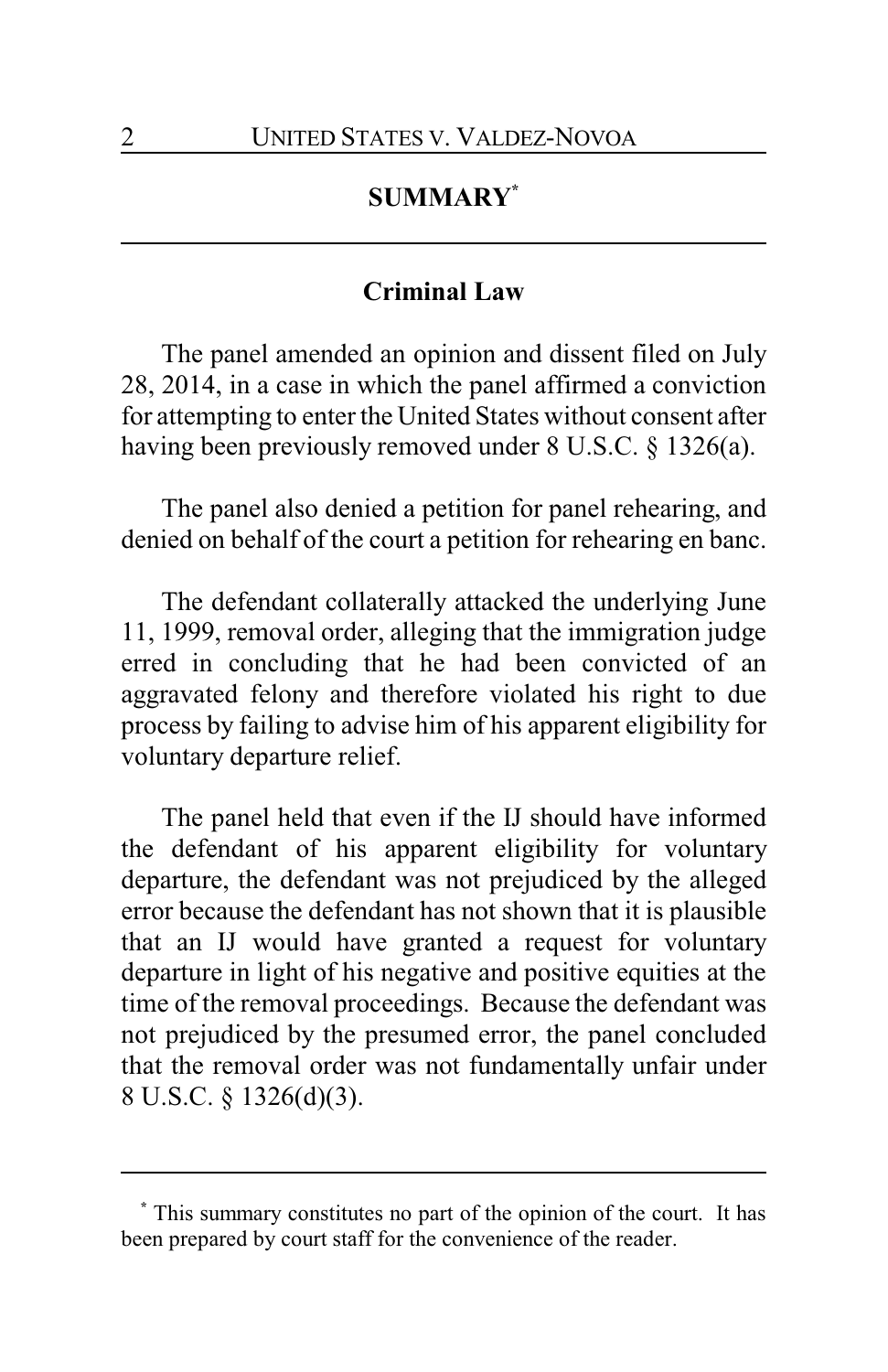The panel held that the conviction based on the defendant's videotaped confession does not run afoul of the *corpus delicti* doctrine because ample record evidence corroborates the defendant's confession to the gravamen of the offense and establishes the trustworthiness of his statement to a DHS officer.

Dissenting, Judge McKeownwrote separatelybecause the majority elevates the benchmark for prejudice, the "plausibility" inquiry, to the higher standard of either preponderance or probability. She would reverse the district court's judgment because it is plausible that the IJ would have exercised discretion to grant voluntary departure.

# **COUNSEL**

Kristi A. Hughes (argued) and Lauren D. Cusick, Federal Defenders of San Diego, Inc., San Diego, California, for Defendant-Appellant.

Daniel E. Zipp (argued), Assistant United States Attorney; Laura E. Duffy, United States Attorney; Bruce R. Castetter, Assistant United States Attorney, Chief, Appellate Section, Criminal Division, San Diego, California, for Plaintiff-Appellee.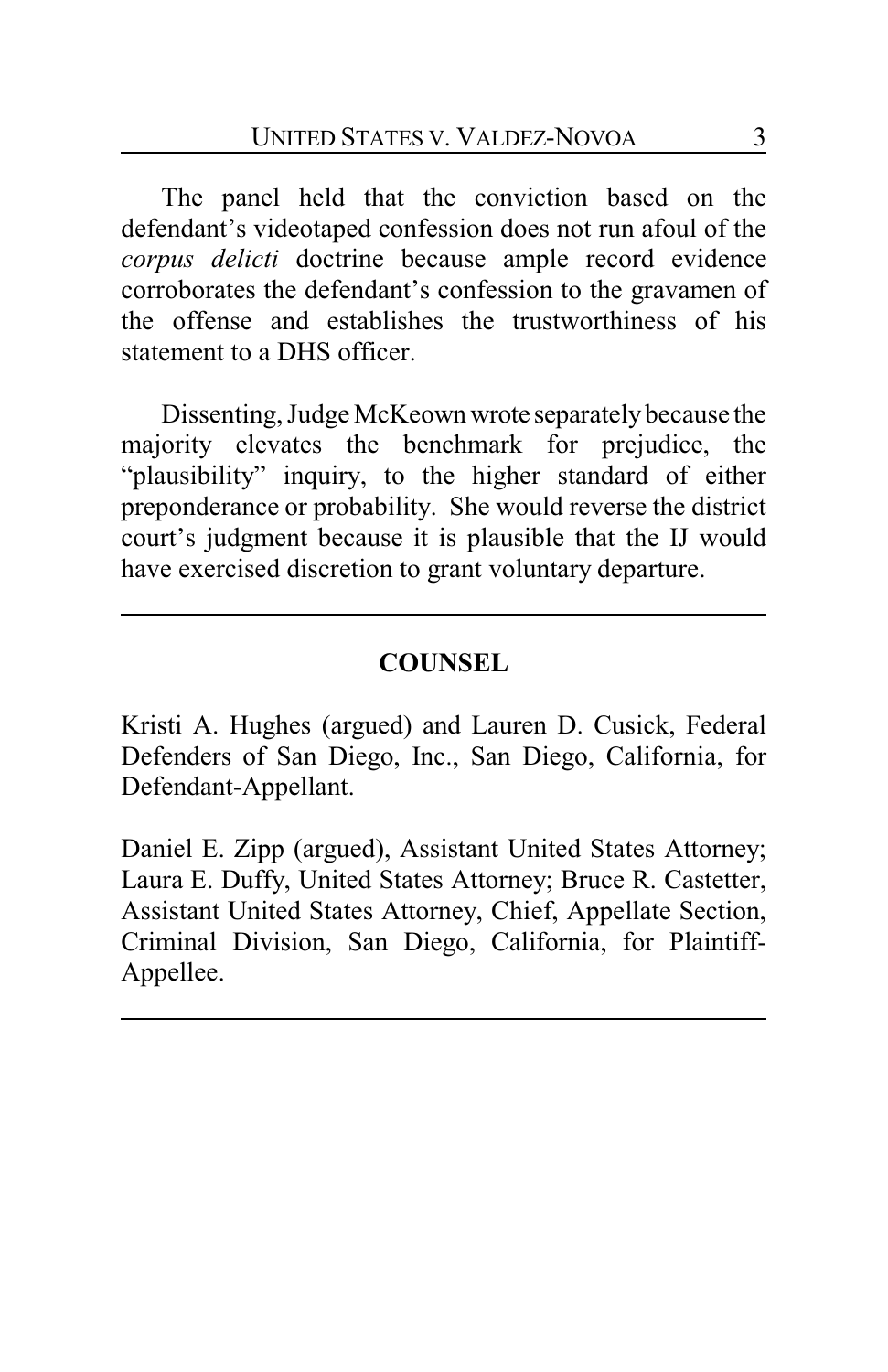### **ORDER**

The opinion and dissent filed on July 28, 2014, and appearing at 760 F.3d 1013 (9th Cir. 2014), are hereby amended. The superseding amended opinion and amended dissent will be filed concurrently with this order.

With these amended opinions, the panel has voted to deny the petition for panel rehearing. The full court has been advised of the petition for rehearing en banc, and no judge has requested a vote on whether to rehear the matter en banc. Fed. R. App. P. 35. The petition for rehearing and the petition for rehearing en banc, filed September 10, 2014, is **DENIED.** No subsequent petitions for rehearing or rehearing en banc may be filed.

### **OPINION**

BYBEE, Circuit Judge:

Jesus Valdez-Novoa, a native and citizen of Mexico, appeals his conviction for attempting to enter the United States without consent after having been previously removed in violation of 8 U.S.C. § 1326(a). We have jurisdiction under 28 U.S.C. § 1291. We affirm.

Valdez-Novoa entered the U.S. without inspection in 1983 and has never obtained legal status. On June 11, 1999, an Immigration Judge (IJ) deemed Valdez-Novoa removable and prohibited him from reentering the U.S. at any time because he had been convicted of an aggravated felony. Throughout the next decade, Valdez-Novoa returned to the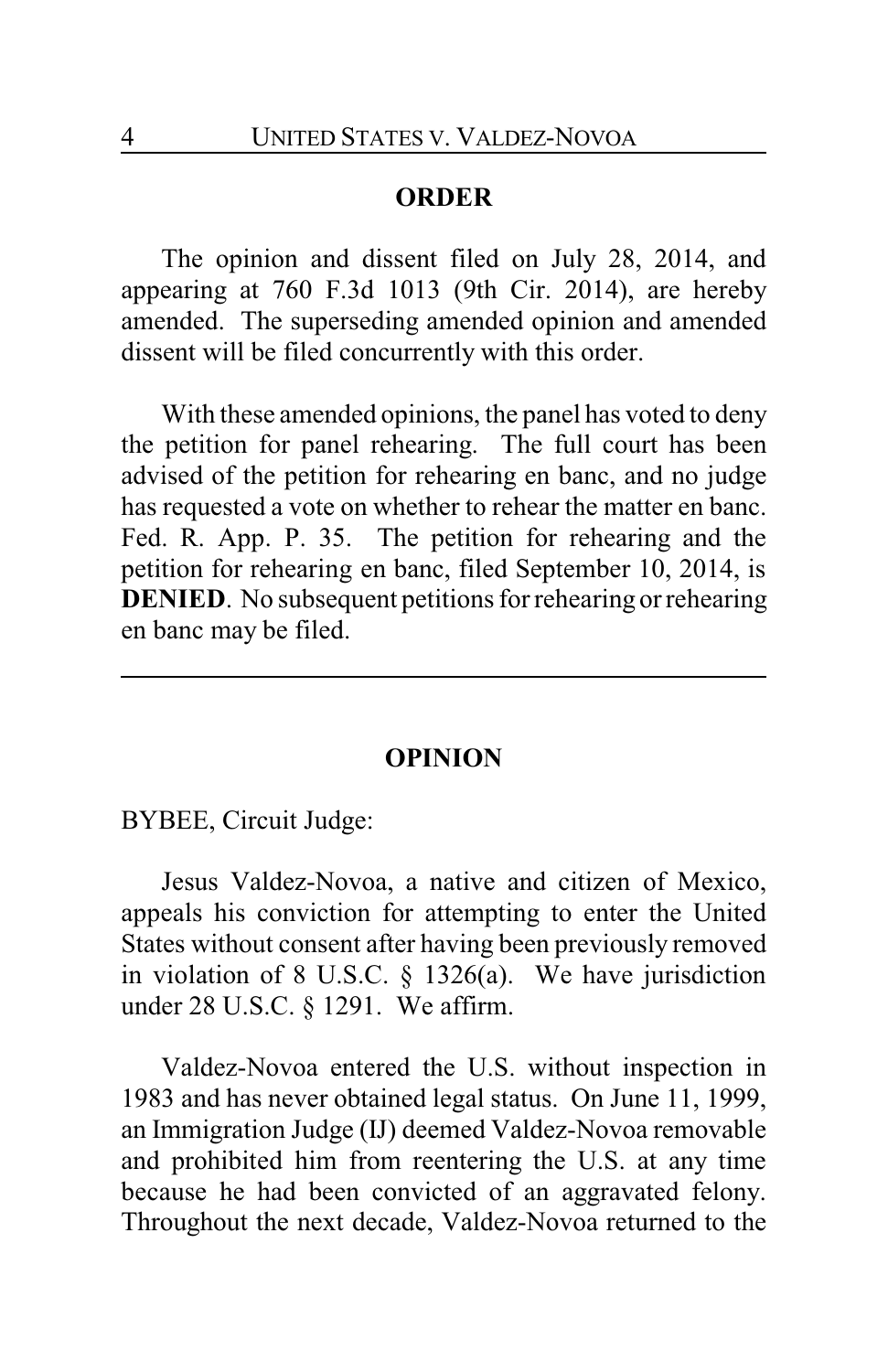U.S. on several occasions and each time he was subsequently removed pursuant to the IJ's 1999 order. On February 16, 2011, Valdez-Novoa attempted to reenter the U.S. on foot at the San Ysidro Port of Entry. At trial, the government introduced a videotaped conversation between Valdez-Novoa and a Department of Homeland Security (DHS) officer in which Valdez-Novoa explained that he was attempting to cross the border using an identification document bearing another person's name that he had purchased in Mexico. He also confessed that he had been previously removed several times and that he had not requested permission to return to the U.S. Valdez-Novoa was convicted and sentenced to seventy months' imprisonment.

Valdez-Novoa raises two issues on appeal. First, he collaterally attacks the underlying June 11, 1999, removal order under 8 U.S.C. § 1326(d). He alleges that the IJ erred in concluding that he had been convicted of an aggravated felony and therefore violated his right to due process by failing to advise him of his apparent eligibility for voluntary departure relief. We hold that even if the IJ should have informed Valdez-Novoa of his apparent eligibility for voluntary departure, the failure to do so did not render the removal proceedings "fundamentally unfair" under § 1326(d)(3) because Valdez-Novoa was not prejudiced by the alleged error. We therefore conclude that the June 11, 1999, removal order is a valid predicate to a conviction for attempted illegal reentry in violation of § 1326(a).

Second, Valdez-Novoa contends that the government failed to introduce sufficient independent evidence to satisfy the *corpus delicti* rule. We hold that ample record evidence corroborates Valdez-Novoa's confession to the gravamen of the offense and establishes the trustworthiness of his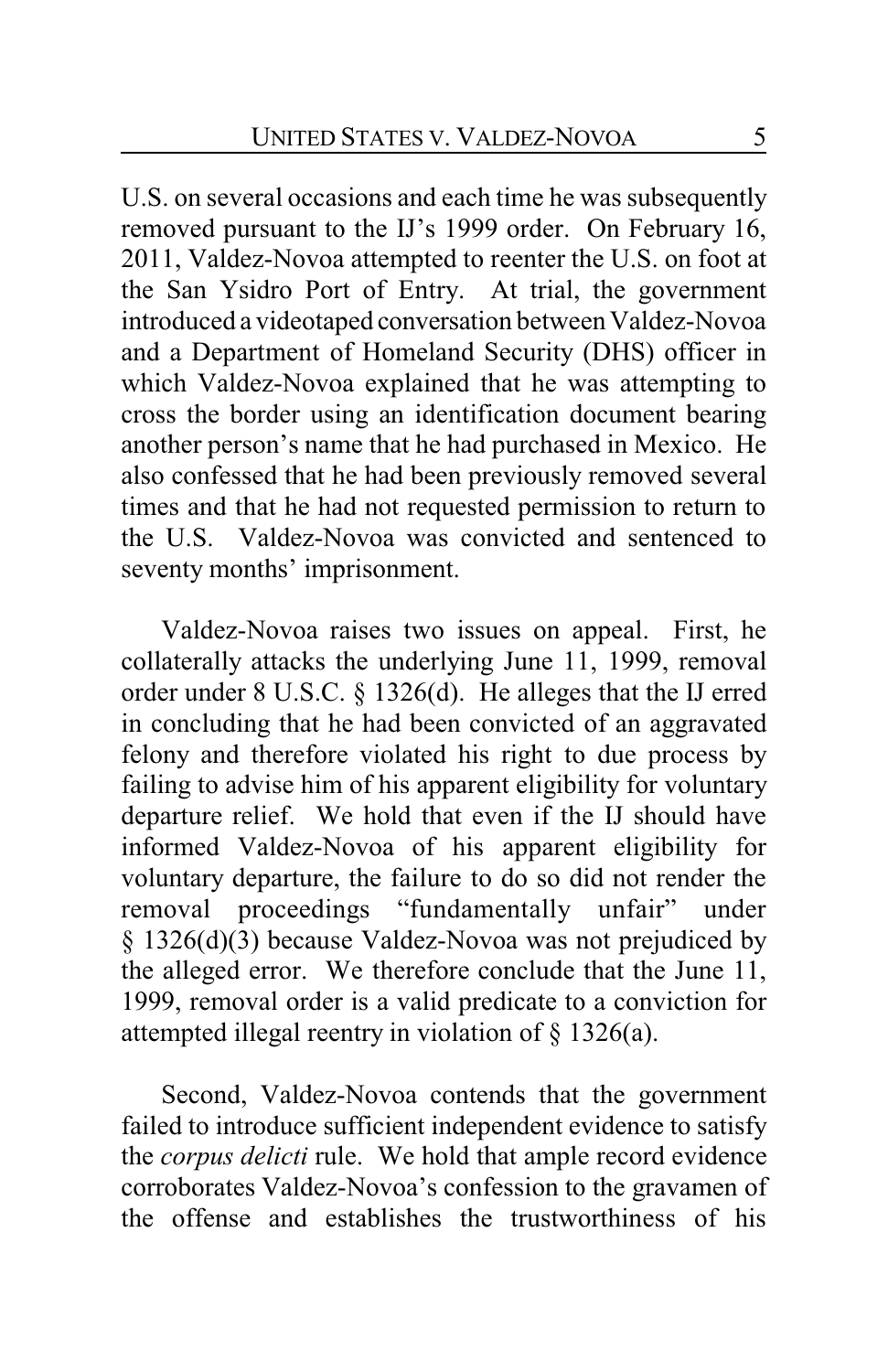statement to the DHS officer. For these reasons, the conviction based on Valdez-Novoa's videotaped confession does not run afoul of the *corpus delicti* doctrine.

I

### A. *Valdez-Novoa's Immigration and Criminal History*

Valdez-Novoa arrived in the U.S. without inspection in 1983 when he was nine years old. He lived with his parents and eight siblings in California. Although Valdez-Novoa's parents and siblings eventually obtained legal status, he remained in the U.S. without documentation.

Over the next two decades, Valdez-Novoa accumulated a substantial criminal record. In 1992, he was convicted of misdemeanor driving under the influence and sentenced to probation. Two years later, he was convicted of misdemeanor disobeying a court order and sentenced to six days in jail and probation. Later that same year, Valdez-Novoa was again convicted of misdemeanor driving under the influence as well as misdemeanor driving with a suspended license and sentenced to twelve days in jail and probation. In 1996, he was convicted of felony assault likely to cause great bodily injury. According to the probation officer's report, Valdez-Novoa grabbed his ex-girlfriend by the hair and threw her onto the hood of his car. Valdez-Novoa then fought his ex-girlfriend's companion when he intervened. He was sentenced to 180 days in jail and three years' probation. His parole was twice revoked, and he served additional time in custody.

After his conviction for felony assault likely to cause great bodily injury, the Immigration and Naturalization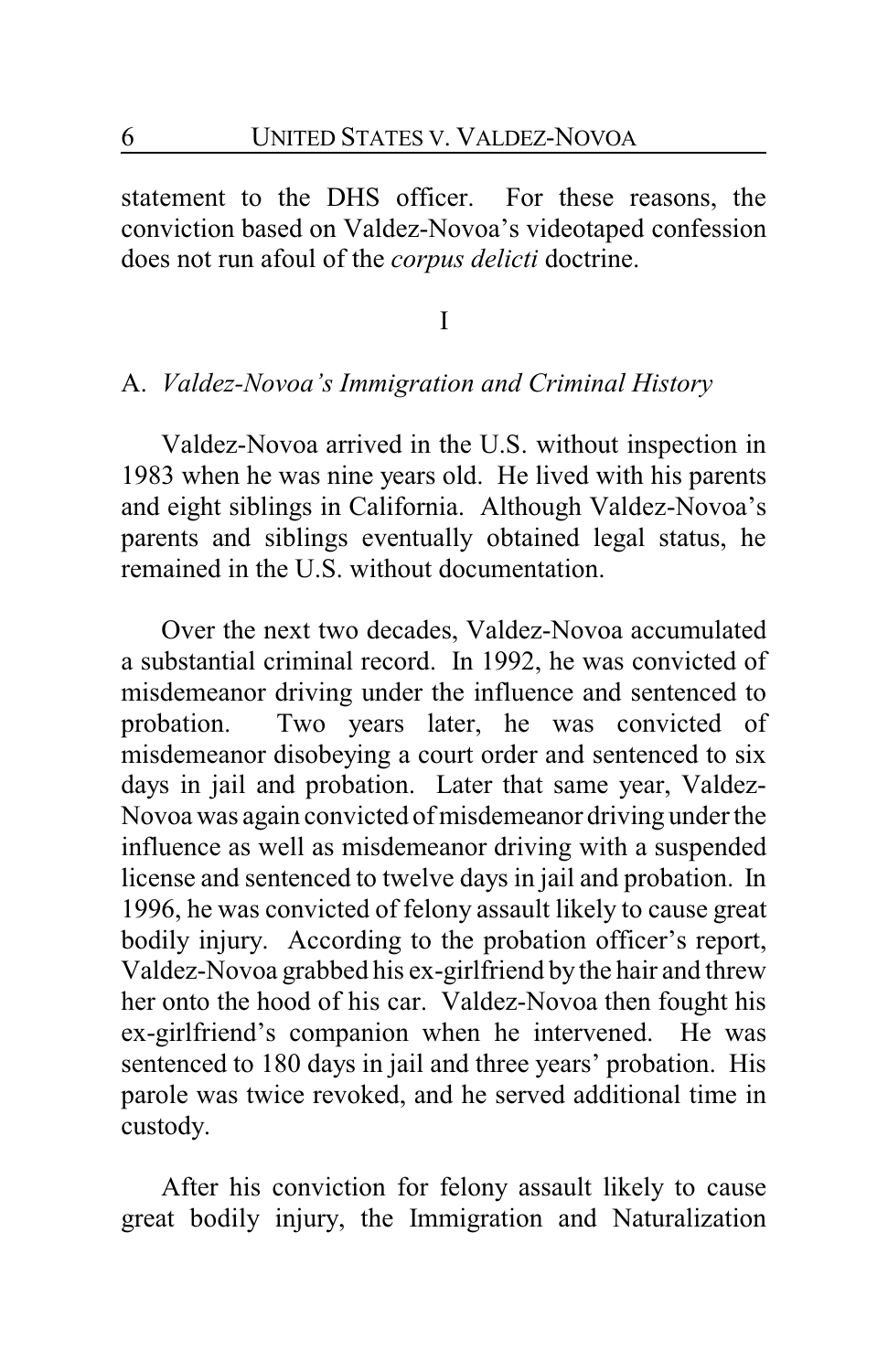Service (INS) served Valdez-Novoa with a notice to appear. The agency released him on bond pending his removal proceedings. In 1998, while awaiting his removal proceedings, Valdez-Novoa was convicted of felony reckless driving causing great bodily injury and misdemeanor driving with a suspended license. According to the police investigation report, Valdez-Novoa followed a car carrying two men whom he had been harassing, caused a collision by cutting in front of them, and then rammed their car until it flipped off the road. One of the victims experienced significant bleeding while Valdez-Novoa fled the scene. He was sentenced to two years' imprisonment.

Upon Valdez-Novoa's release fromCalifornia state prison on June 11, 1999, an IJ deemed him removable and prohibited him from reentering the U.S. at any time because he had been convicted of an aggravated felony. The INS removed Valdez-Novoa to Mexico four days later, but Valdez-Novoa quickly returned to the U.S. A police officer who recognized Valdez-Novoa detained him, and, on January, 18, 2000, he was again removed to Mexico pursuant to the June 11, 1999 removal order. At some point within the next few months, Valdez-Novoa crossed the border again. On October 1, 2000, he was convicted of misdemeanor driving under the influence and sentenced to 150 days in jail and probation.

Upon being released from jail, Valdez-Novoa was removed to Mexico for the third time on May 16, 2001. Two years later, he was again arrested for misdemeanor driving under the influence and sentenced to eleven days in jail and probation. On October 3, 2003, Valdez-Novoa was removed to Mexico for the fourth time. He returned to the U.S., and seven days later, he was removed again.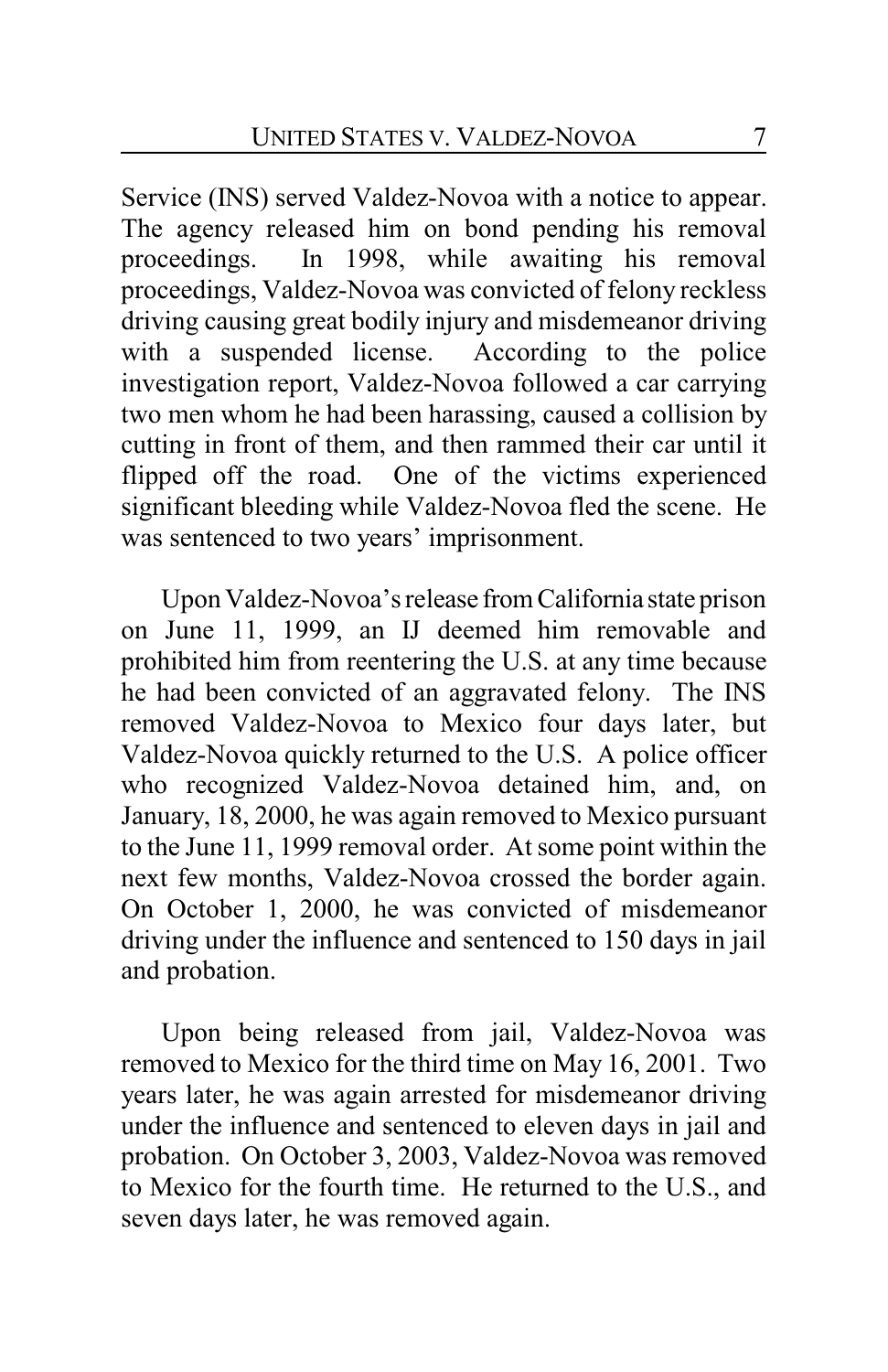In 2004, Valdez-Novoa was convicted of misdemeanor driving under the influence and sentenced to twenty days in jail and probation. In 2005, he was again convicted of misdemeanor driving under the influence and sentenced to fourteen days in jail and probation. And, in 2006, he was convicted of felony driving under the influence and misdemeanor driving with a suspended license and sentenced to thirty months' imprisonment.

On June 2, 2008, after he was released from California state prison, Valdez-Novoa was removed to Mexico. Once more he returned to the U.S., and, nine days later, he was removed for the seventh time. Valdez-Novoa soon reentered the U.S. again. In November 2008, he was convicted of felony transportation or sale of methamphetamine and sentenced to four years in federal prison. On January 18, 2011, Valdez-Novoa was released from prison and removed to Mexico pursuant to the original June 11, 1999, removal order.

### B. *The Attempted Illegal Reentry at Issue in This Case*

On February 16, 2011, Valdez-Novoa once more attempted to return to the U.S. This time he was detained by Customs and Border Protection officials at the San Ysidro Port of Entry and indicted for attempted illegal reentry in violation of 8 U.S.C. § 1326(a). At trial, DHS Customs and Border Protection Officer Edgar Pascua testified that he was working in the secondary screening area at the San Ysidro Port of Entry on February 16, 2011. Pascua explained that he prepared a report stating that on that date he fingerprinted a man who matched Valdez-Novoa's profile in the Integrated Automated Fingerprinting Identification System.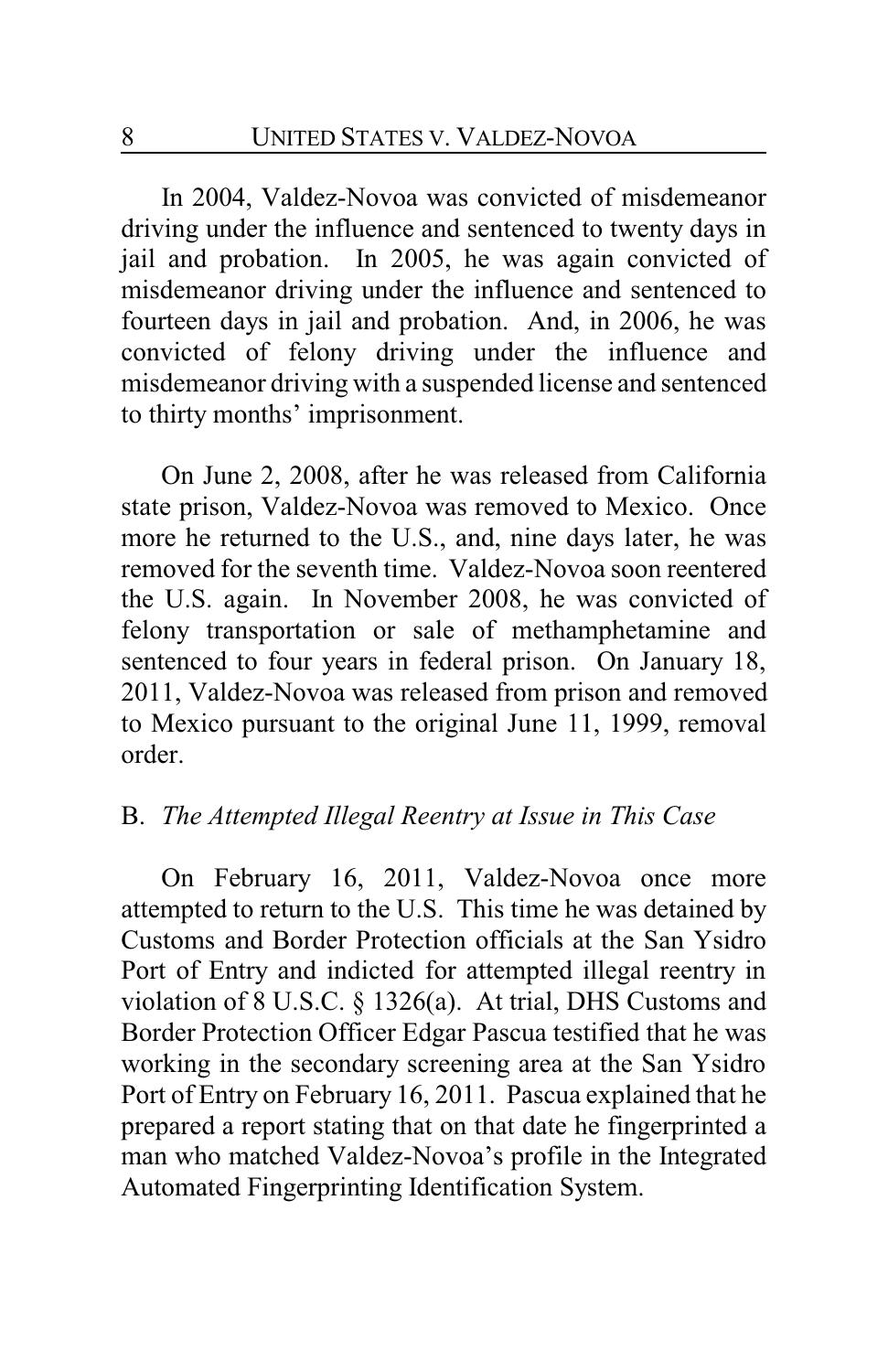Next, DHS Criminal Enforcement Officer Sue Curtis testified that she placed Valdez-Novoa under arrest and advised him of his *Miranda* rights. The government introduced a videotaped recording of Curtis's interview with Valdez-Novoa. During the interview, Valdez-Novoa stated that he had presented an identification document bearing the name Omar Parra-Sanchez. He explained that he had purchased the document from a woman in Tijuana, Mexico. Valdez-Novoa acknowledged that he understood that it is illegal to present another person's identification in order to gain entry into the U.S. He further admitted that he had been removed to Mexico about a month earlier and on other occasions dating back to 1999 and that he had not requested permission to reenter the U.S.

After the jury returned a guilty verdict, the district court entered judgment and sentenced Valdez-Novoa to seventy months' imprisonment. Valdez-Novoa timely appealed.

#### II

Valdez-Novoa's first argument on appeal is that the district court erred in denying his motion to dismiss the indictment on the basis that the June 11, 1999, removal order was invalid under 8 U.S.C. § 1326(d). We "review[] *de novo* the denial of a motion to dismiss an 8 U.S.C. § 1326 indictment when the motion to dismiss is based on alleged due process defects in an underlying deportation proceeding." *United States v. Muro-Inclan*, 249 F.3d 1180, 1182 (9th Cir. 2001).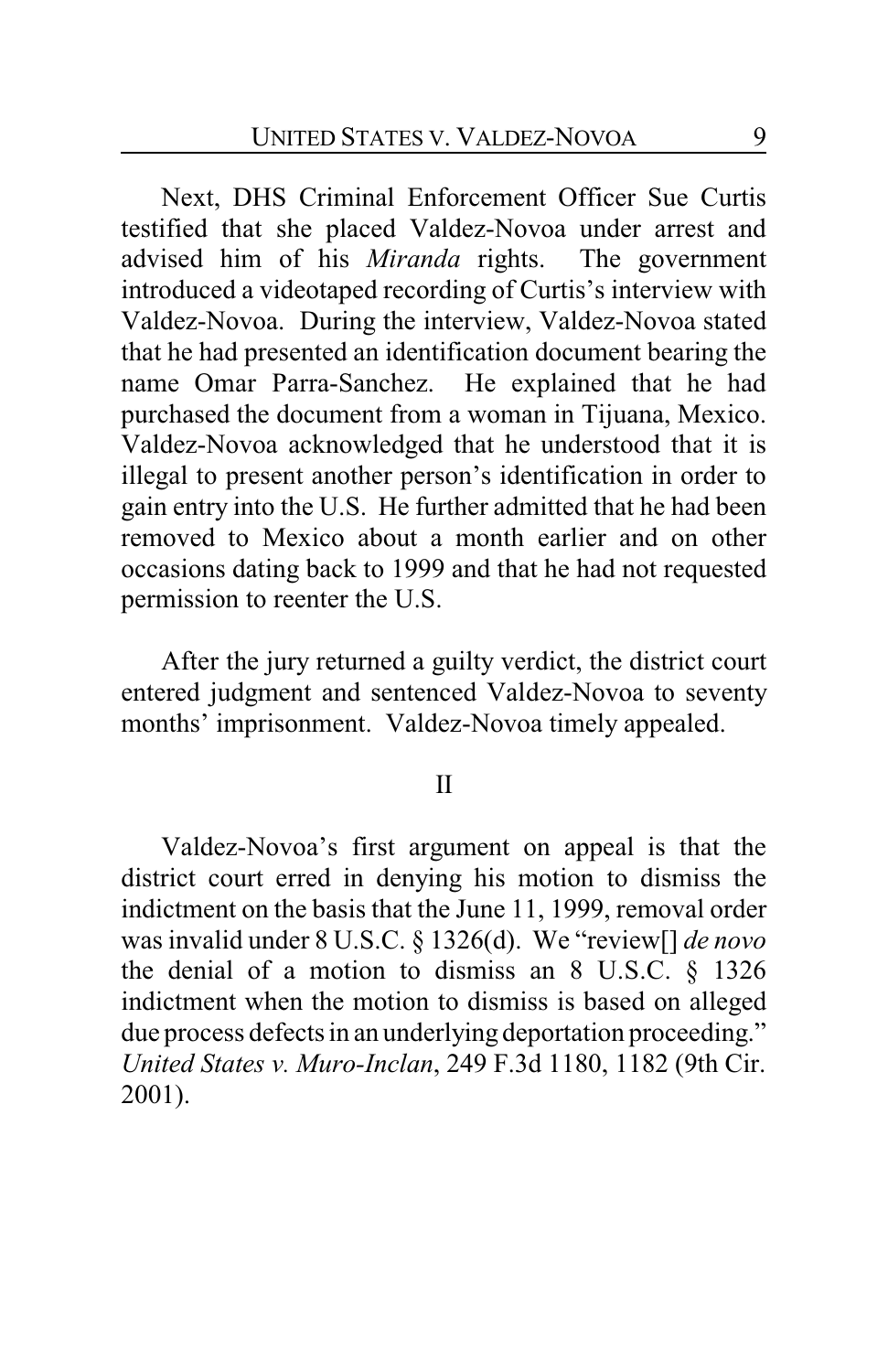### A. *Statutory Framework*

A jury convicted Valdez-Novoa of violating 8 U.S.C. § 1326(a), which imposes criminal sanctions on "any alien who—(1) has been denied admission, excluded, deported, or removed . . . and thereafter (2) enters, attempts to enter, or is at any time found in, the United States, unless . . . the Attorney General has expressly consented." In § 1326(d), the statute offers a limited avenue by which the defendant can collaterally attack the underlying removal order that serves as a predicate to his conviction for violating § 1326(a). Section 1326(d) provides in relevant part that

> an alien may not challenge the validity of the deportation order described in  $\lceil \S 1326(a)(1) \rceil$ . . . unless the alien demonstrates that—(1) the alien exhausted any administrative remedies that may have been available to seek relief against the order; (2) the deportation proceedings at which the order was issued improperly deprived the alien of the opportunity for judicial review; and (3) the entry of the order was fundamentally unfair.

Valdez-Novoa contends that the June 11, 1999, removal order is invalid because the IJ did not inform Valdez-Novoa that he might be eligible for voluntary departure relief. An IJ is obligated to inform an alien of his "apparent eligibility" for forms of relief such as voluntary departure. *See* 8 C.F.R. § 1240.11(a)(2); *see also United States v. Arrieta*, 224 F.3d 1076, 1079 (9th Cir. 2000) ("[W]here the record contains an inference that the petitioner is eligible for relief from deportation, the IJ must advise the alien of this possibility and give him the opportunity to develop the issue." (internal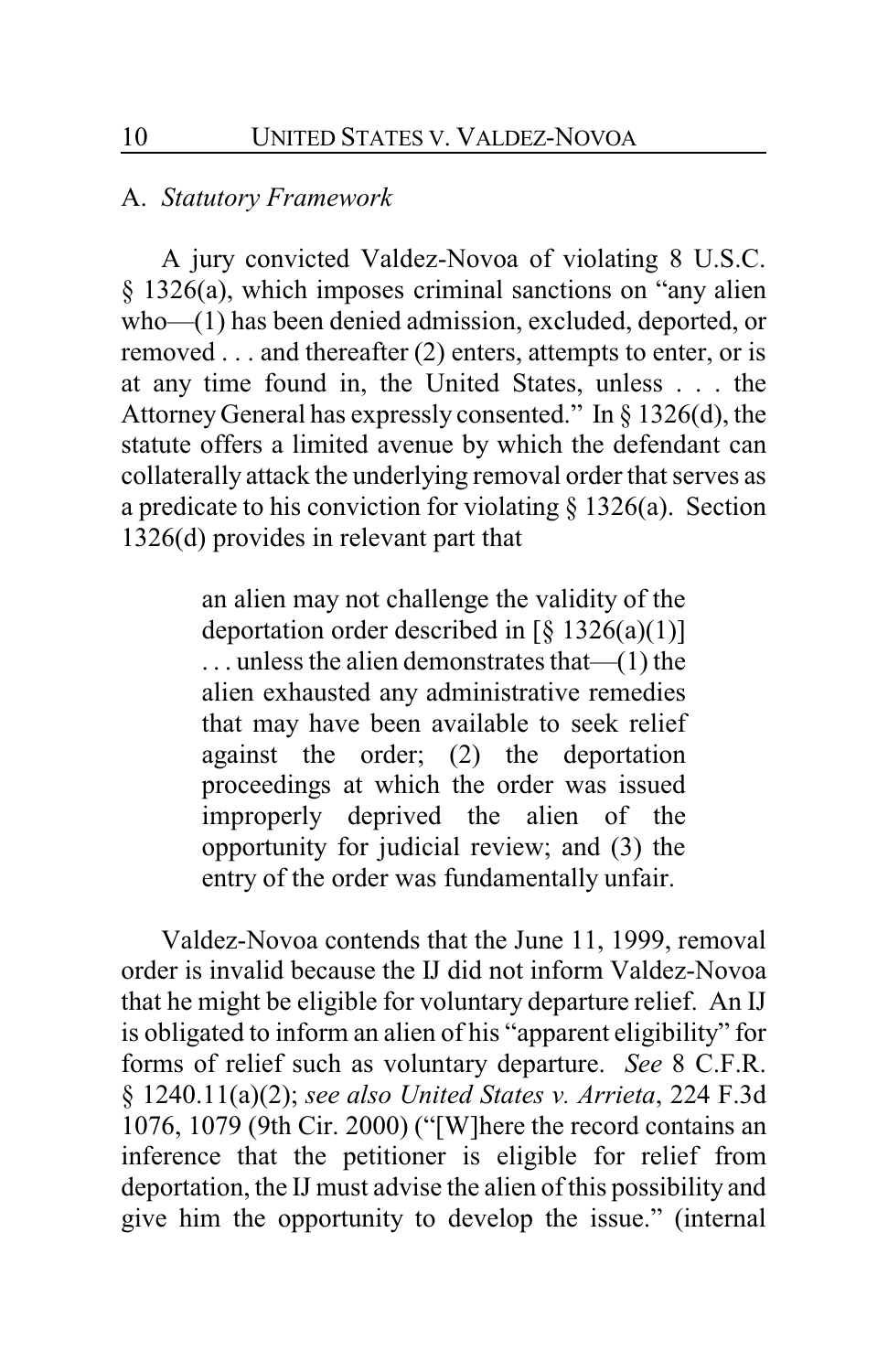quotation marks and citation omitted)). An IJ's failure to inform an alien of his apparent eligibility for voluntary departure can serve as the basis for a collateral attack on the underlying removal order under § 1326(d). *See, e.g.*, *United States v. Rojas-Pedroza*, 716 F.3d 1253, 1262 (9th Cir. 2013).

To challenge the validity of a removal order under § 1326(d), the defendant must first demonstrate that he "exhausted any administrative remedies that may have been available to seek relief against the order." 8 U.S.C. § 1326(d)(1). Where, as here, the defendant argues that "the IJ has failed to provide information about apparent eligibility for relief, we excuse the alien from demonstrating that the alien exhausted any administrative remedies that may have been available." *United States v. Vidal-Mendoza*, 705 F.3d 1012, 1015 (9th Cir. 2013) (internal quotation marks and citation omitted). Second, the defendant must demonstrate that "the deportation proceedings at which the order was issued improperly deprived the alien of the opportunity for judicial review." 8 U.S.C. § 1326(d)(2). Valdez-Novoa need not make any further showing to satisfy this prong because "the [ ] failure to inform an alien regarding 'apparent eligibility' for relief  $\lceil \cdot \rceil$  deprive  $\lceil s \rceil$  the alien of the opportunity for judicial review." *Rojas-Pedroza*, 716 F.3d at 1262 (third alteration in original) (internal quotation marks and citation omitted). Third, the defendant must demonstrate that "the entry of the [removal] order was fundamentally unfair." 8 U.S.C. § 1326(d)(3). We have held that "[a]n underlying removal order is fundamentally unfair if: (1) [a defendant's] due process rights were violated by defects in his underlying deportation proceeding, and (2) he suffered prejudice as a result of the defects." *United States v. Ubaldo-Figueroa*, 364 F.3d 1042, 1048 (9th Cir. 2004) (internal quotation marks and citation omitted). Our resolution of Valdez-Novoa's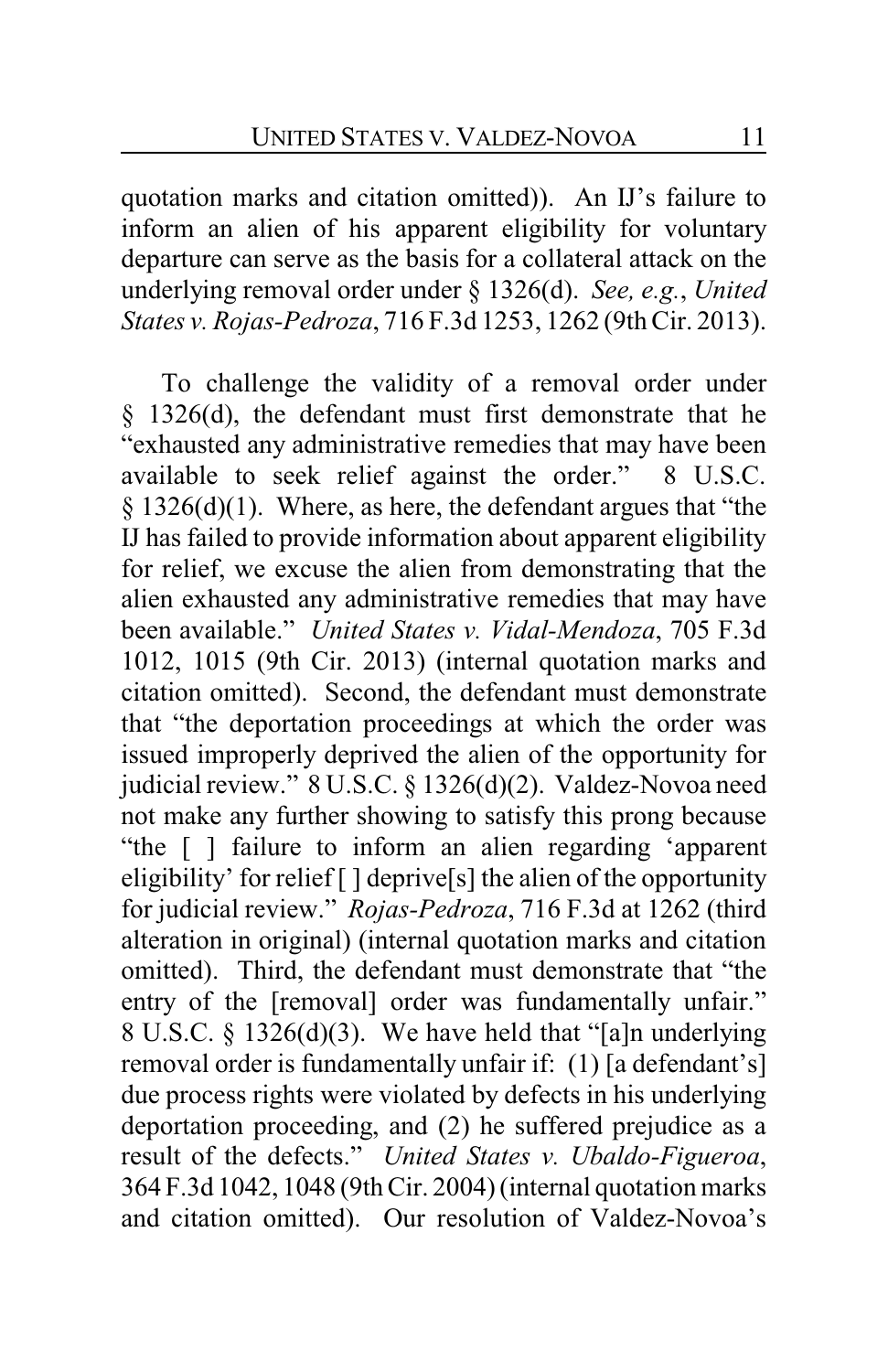collateral attack on his removal proceedings therefore turns on whether the IJ's failure to advise him of his apparent eligibility for voluntary departure relief was (1) a due process violation that was (2) prejudicial.

The government expressly conceded before the district court that the IJ's failure to advise Valdez-Novoa of his eligibility for voluntary departure relief was a due process violation "in light of later-developing case law." But the government now raises this issue on appeal, arguing that Valdez-Novoa was statutorily ineligible for voluntary departure because the IJ correctly determined that he had been convicted of an aggravated felony. "Issues not presented to the district court cannot generally be raised for the first time on appeal." *United States v. Robertson*, 52 F.3d 789, 791 (9th Cir. 1994). We may, however, consider an issue raised for the first time on appeal if "the issue presented is purely one of law and the opposing party will suffer no prejudice as a result of the failure to raise the issue in the trial court." *United States v. Carlson*, 900 F.2d 1346, 1349 (9th Cir. 1990). Nevertheless, we decline to address this issue here because we conclude that even if the IJ's failure to advise Valdez-Novoa of his apparent eligibility for voluntary departure relief was a violation of due process, he suffered no prejudice.

# B. *Prejudice*

In order to demonstrate that "the entry of the [removal] order was fundamentally unfair," 8 U.S.C. § 1326(d)(3), the defendant must show that "he suffered prejudice as a result of the defects" in the removal proceedings. *Ubaldo-Figueroa*, 364 F.3d at 1048; s*ee also Rojas-Pedroza*, 716 F.3d at 1263 ("Where an IJ failed to advise an alien of his or her apparent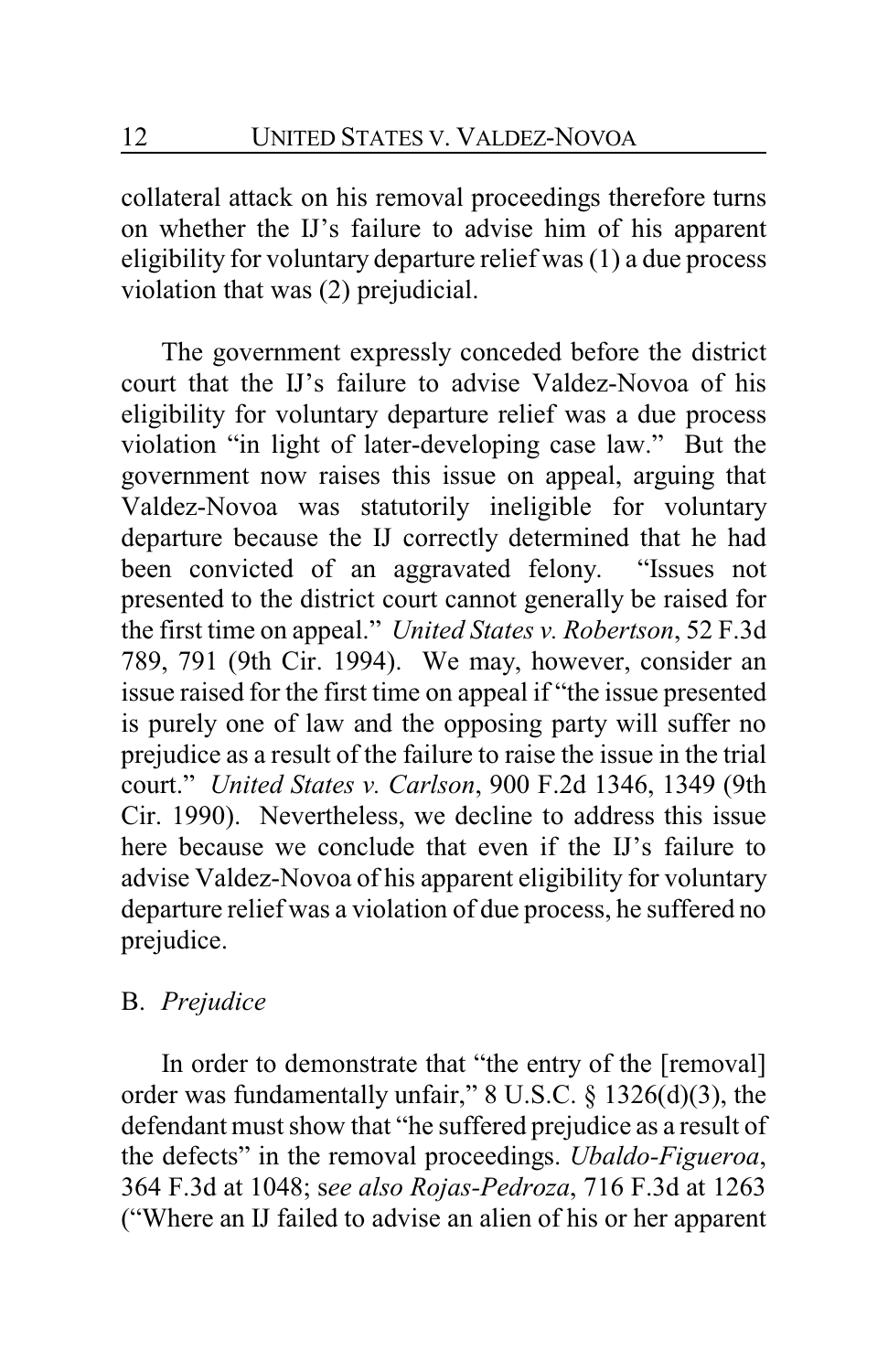eligibility for relief, the alien must still establish prejudice under the second prong of  $\S$  1326(d)(3)." (internal quotation marks and citations omitted)). Assuming *arguendo* that Valdez-Novoa's removal proceedings did not comport with due process, we hold that Valdez-Novoa was not prejudiced by the error.

# 1. Defining "prejudice" under  $\S 1326(d)(3)$

The IJ's failure to advise Valdez-Novoa of his apparent eligibility for voluntary departure prejudiced him only if it is "plausible" that the IJ would have granted voluntary departure relief. *See United States v. Cisneros-Resendiz*, 656 F.3d 1015, 1018 (9th Cir. 2011) ("If the alien alleges that the IJ's failure to provide information about a form of potentially available discretionary relief caused a due process violation, the alien must show prejudice by establishing that it was plausible that the IJ would have granted such relief."). At oral argument, Valdez-Novoa's counsel posited that discretionary relief is "plausible" when "it would not have been an abuse of discretion for the IJ to grant relief." Valdez-Novoa's proposed definition of "plausibility" is contrary to our case law. We have held that "establishing 'plausibility' requires more than establishing a mere 'possibility.'" *United States v. Barajas-Alvarado*, 655 F.3d 1077, 1089 (9th Cir. 2011); *see also Cisneros-Resendiz*, 656 F.3d at 1018 (requiring the alien to demonstrate that "it was plausible (not merely conceivable) that the IJ would have exercised his discretion in the alien's favor" (citation omitted)). We reaffirm once more that a defendant is prejudiced under § 1326(d)(3) when he shows that it is plausible, rather than merely conceivable or possible, that an IJ would have granted the relief for which he was apparently eligible. We expressly reject the contention that relief is "plausible" whenever an IJ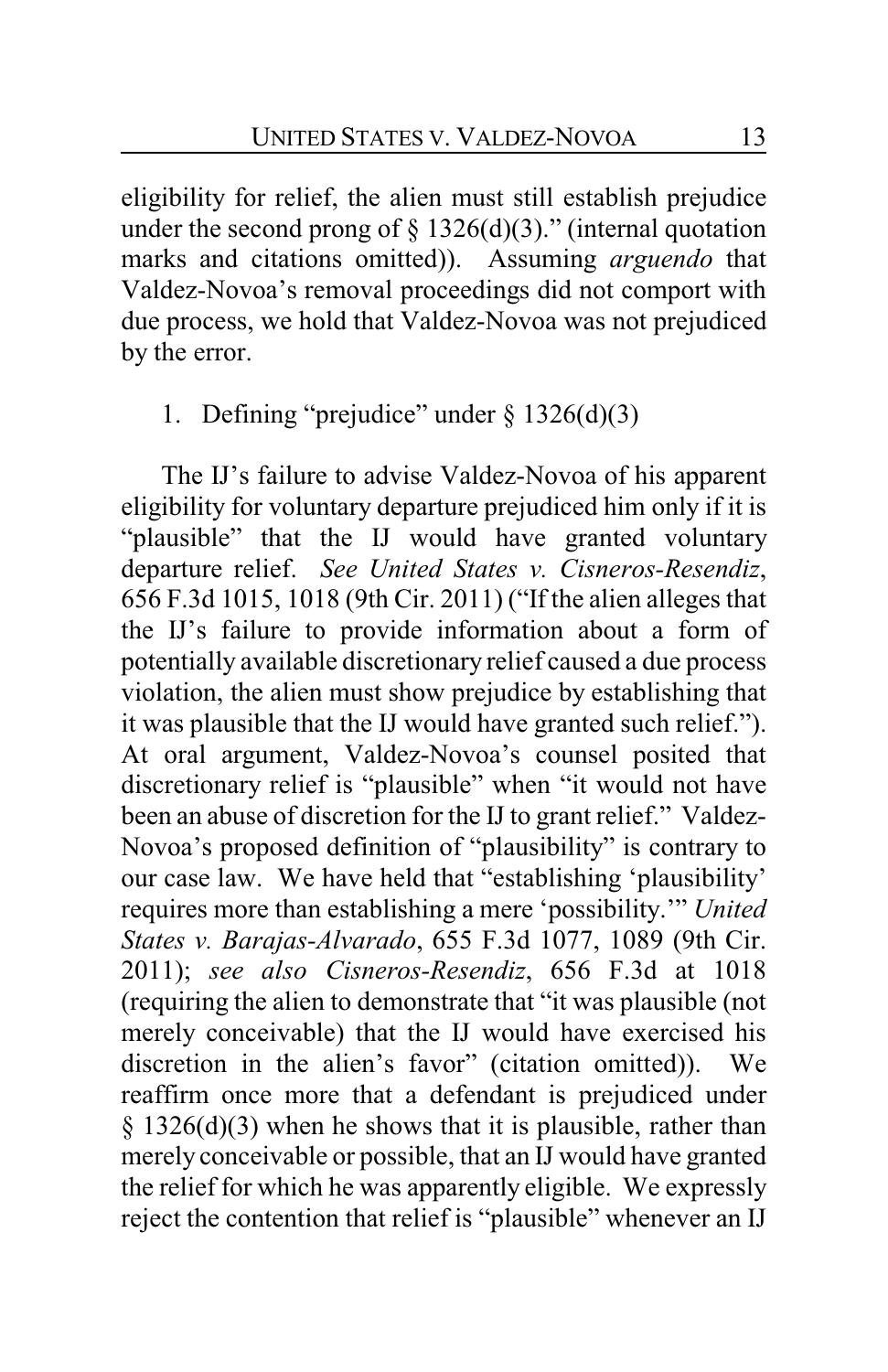could have granted the relief at issue without abusing his discretion. Such a standard is akin to a showing of mere possibility or conceivability, which we have plainly held is insufficient to satisfy the prejudice prong of  $\S$  1326(d)(3). *See Barajas-Alvarado*, 655 F.3d at 1089; *Cisneros-Resendiz*, 656 F.3d at 1018.

Although the test proffered by Valdez-Novoa lacks support in our case law, we wish to clarify a different ambiguity concerning how we have allocated the burden to show that it is plausible that the IJ would have granted discretionary relief. Most of our cases state simply that the defendant bears the burden of demonstrating that he was prejudiced by the due process violation. *See United States v. Gomez*, No. 11-30262, 2014 WL 1623725, at \*9 (9th Cir. Apr. 24, 2014) ("[I]n a collateral attack on the validity of a deportation order the defendant bears the burden of proving prejudice under  $\S 1326(d)(3)$ . To establish prejudice in this context, the defendant must show that it was 'plausible' that he would have received some form of relief from removal had his rights not been violated in the removal proceedings." (citation omitted)); *Rojas-Pedroza*, 716 F.3d at 1263; *Vidal-Mendoza*, 705 F.3d at 1016; *United States v. Valdavinos-Torres*, 704 F.3d 679, 690 (9th Cir. 2012); *United States v. Reyes-Bonilla*, 671 F.3d 1036, 1049 (9th Cir. 2012); *United States v. Melendez-Castro*, 671 F.3d 950, 954 (9th Cir. 2012); *Cisneros-Resendiz*, 656 F.3d at 1018; *Bajaras-Alvarado*, 655 F.3d at 1089; *United States v. Arias-Ordonez*, 597 F.3d 972, 978 (9th Cir. 2010); *United States v. Moriel-Luna*, 585 F.3d 1191, 1196 (9th Cir. 2009); *United States v. Calderon-Segura*, 512 F.3d 1104, 1108 (9th Cir. 2008); *United States v. Bahena-Cardenas*, 411 F.3d 1067, 1077 (9th Cir. 2005); *United States v. Pallares-Galan*, 359 F.3d 1088, 1103 (9th Cir. 2004); *Ubaldo-Figueroa*, 364 F.3d at 1048; *United States*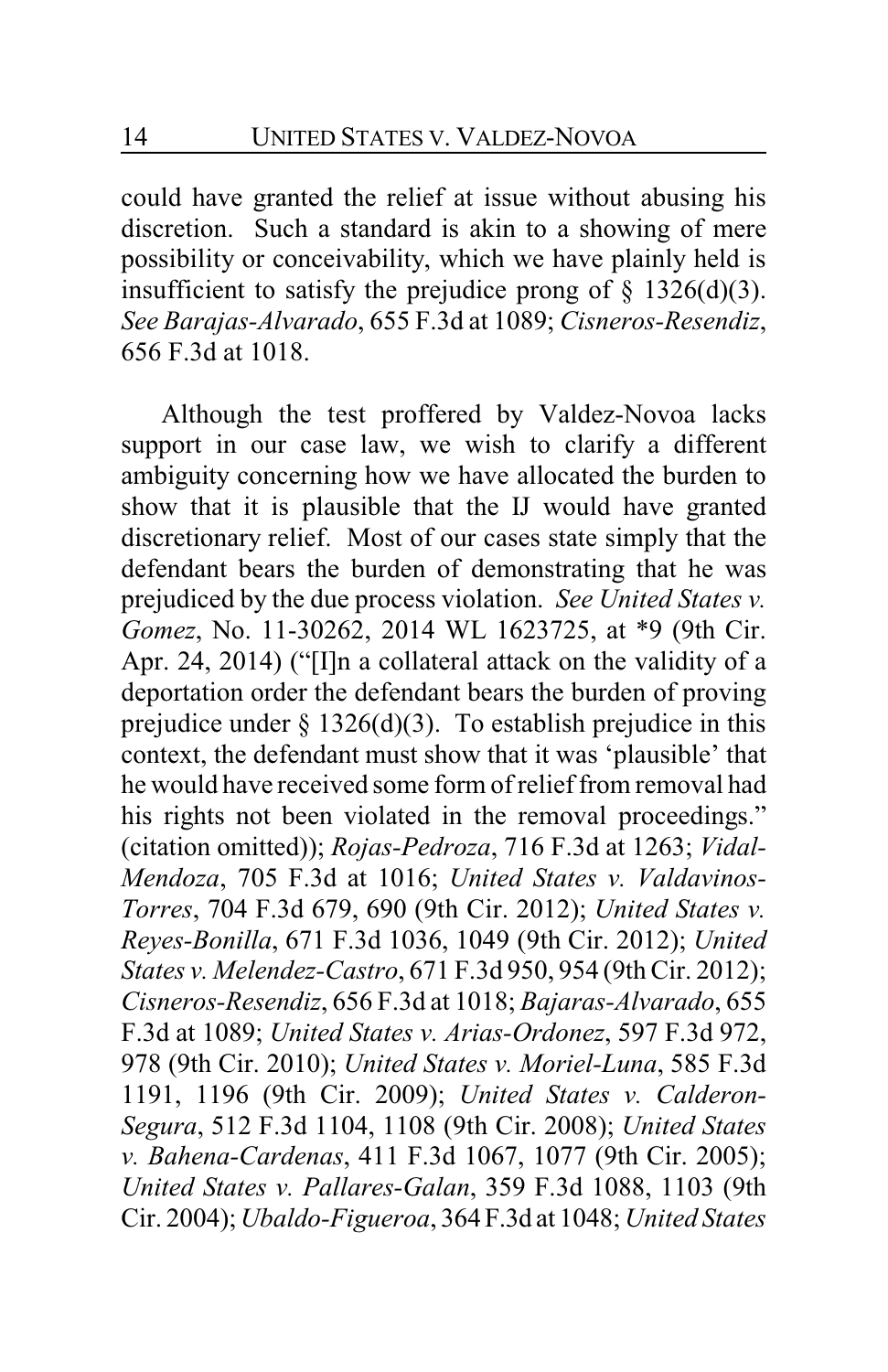*v. Ahumada-Aguilar*, 295 F.3d 943, 947 (9th Cir. 2002); *Muro-Inclan*, 249 F.3d at 1185; *United States v. Garcia-Martinez*, 228 F.3d 956, 963 (9th Cir. 2000); *Arrieta*, 224 F.3d at 1079; *United States v. Esparza-Ponce*, 193 F.3d 1133, 1136 (9th Cir. 1999); *United States v. Acre-Hernandez*, 163 F.3d 559, 563 (9th Cir. 1999); *United States v. Jimenez-Marmolejo*, 104 F.3d 1083, 1086 (9th Cir. 1996); *United States v. Leon-Leon*, 35 F.3d 1428, 1432 (9th Cir. 1994).

But in a few of our older cases, we articulated a burden shifting scheme, whereby the burden shifts to the government to prove that the defendant would not have received discretionary relief if the defendant makes a "prima facie showing of prejudice." *See United States v. Gonzalez-Valerio*, 342 F.3d 1051, 1054 (9th Cir. 2003) ("In order [to] successfully to challenge his deportation order, [the defendant] must establish that he was prejudiced by the failure of the IJ to inform him of the potential for discretionary relief. . . . Once [the defendant] makes a prima facie showing of prejudice, the burden shifts to the government to demonstrate that the procedural violation could not have changed the proceedings' outcome."); *United States v. Lopez-Vasquez*, 1 F.3d 751, 756 n.9 (9th Cir. 1993); *United States v. Gonzalez-Mendoza*, 985 F.2d 1014, 1017 (9th Cir. 1993); *United States v. Cerda-Pena*, 799 F.2d 1374, 1379 (9th Cir. 1986).

We detect no meaningful distinction between our cases that use the language of "prima facie showing" and "burden shifting" and those that do not. In other words, there is no difference between saying that the defendant must "make[] a prima facie showing of prejudice," *Gonzalez-Valerio*, 342 F.3d at 1054, and saying that "the defendant must show that it was 'plausible' that he would have received some form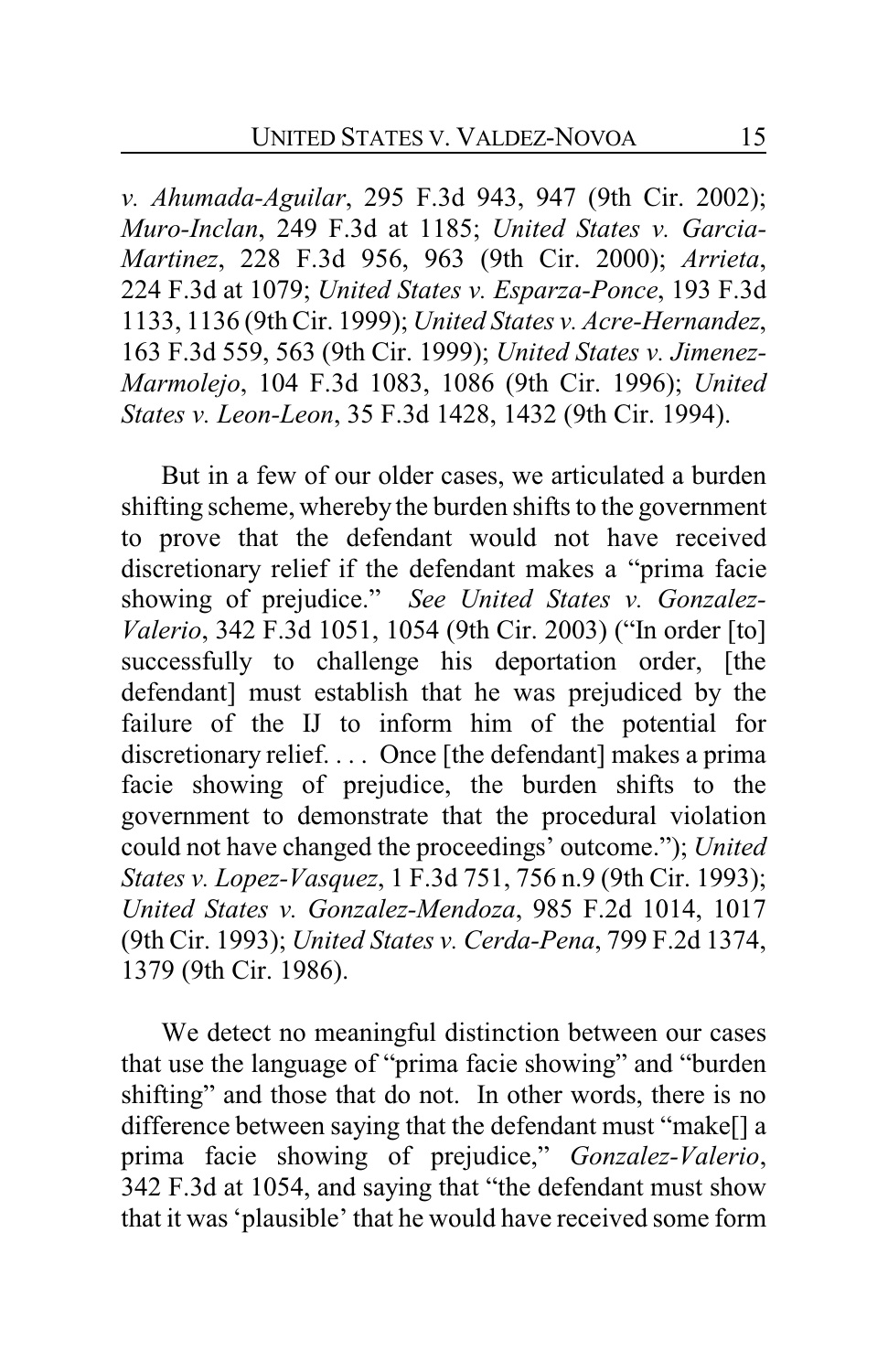of relief from removal," *Gomez*, 2014 WL 1623725, at \*9. We do not read any of our cases to suggest that requiring the defendant to make "a prima facie showing" is either more or less onerous than requiring the defendant to show that relief was "plausible." Rather, the word "plausibility" describes the substantive content of the requisite "prima facie showing." To say that a defendant must "make[] a prima facie showing of prejudice," *Gonzalez-Valerio*, 342 F.3d at 1054, begs the question: What must the defendant show in order to satisfy this requirement? The answer is that in order to "make a prima facie showing of prejudice," *id.*, the defendant must "show that it was 'plausible' that he would have received some form of relief from removal," *Gomez*, 2014 WL 1623725, at \*9.**<sup>1</sup>**

<sup>1</sup> To illustrate this point, consider two well-developed areas of the law where one party is required to make a "prima facie showing" in order to shift the burden to his opponent: the limits on the use of peremptory challenges imposed by *Batson v. Kentucky*, 476 U.S. 79 (1986), and the framework for evaluating disparate-treatment claims developed in *McDonnell Douglas Corp. v. Green*, 411 U.S. 792 (1973). In the former context, we have reasoned that "under *Batson*, [the defendant] has made a *prima facie showing*" where he "has shown a pattern of strikes that raises a *plausible* inference of discrimination." *Paulino v. Castro*, 371 F.3d 1083, 1092 (9th Cir. 2004) (emphasis added). In the latter context, the Supreme Court has held that its requirement that a complaint include "enough facts to state a claim to relief that is *plausible* on its face" is not contrary to its holding that "'a complaint in an employment discrimination lawsuit [need] not contain specific facts establishing a *prima facie case* of discrimination under the framework set forth in [*McDonnell Douglas*].'" *Bell Atl. Corp v. Twombly*, 550 U.S. 544, 569–70 (2007) (emphasis added) (first alteration in original) (quoting *Swierkiewicz v. Sorema N.A.*, 534 U.S. 506, 508 (2002)). In both contexts, demonstrating that relief is "plausible" is part of the requisite "prima facie showing." Put differently, there is nothing inconsistent about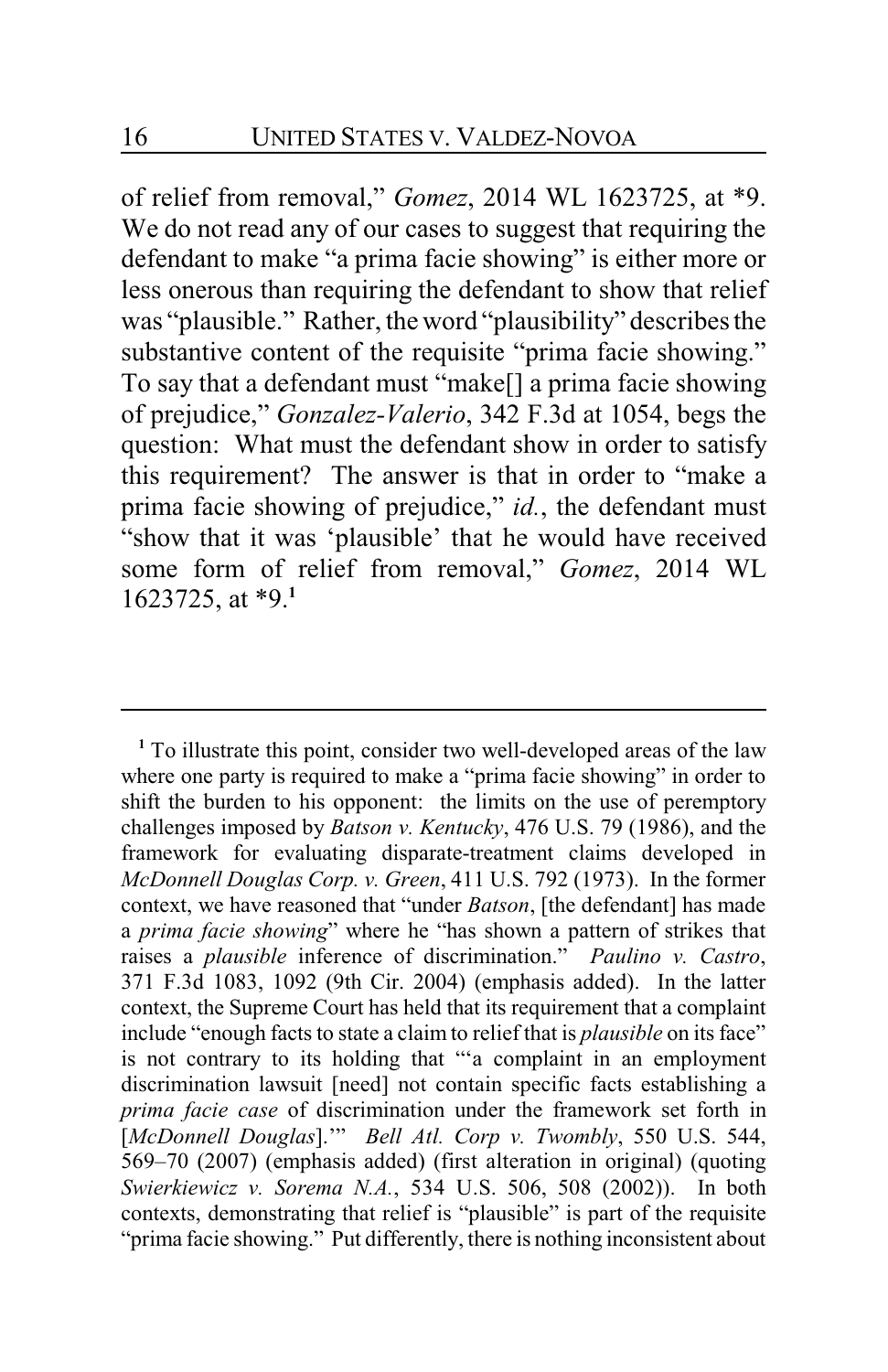It follows that there is no difference between describing the prejudice analysis as a two-part burden shifting inquiry, on the one hand, and stating that it is the defendant's burden to show prejudice, on the other hand. *Compare Gonzalez-Valerio*, 342 F.3d at 1054 ("Once [the defendant] makes a prima facie showing of prejudice, the burden shifts to the government to demonstrate that the procedural violation could not have changed the proceedings' outcome.") *with Gomez*, 2014 WL 1623725, at \*9 ("[I]n a collateral attack on the validity of a deportation order the defendant bears the burden of proving prejudice under  $\S$  1326(d)(3)."). The crucial point is that all of our cases hold that the defendant must make the initial showing that he was prejudiced by the alleged due process violation. Every case involving the prejudice prong of  $\S$  1326(d)(3) proceeds in much the same way: the defendant cites cases from the courts and the BIA where an alien with similar equities was granted the discretionaryrelief at issue, and the government distinguishes those cases, cites cases to the contrary, or argues that the cases relied on by the defendant are outliers. We have always (1) placed the burden on the defendant to show that he was prejudiced by the due process violation, (2) evaluated the authorities cited by the defendant, (3) compared them to the authorities offered by the government, and (4) determined whether the defendant has carried his burden to prove that he suffered prejudice.

All of our recent cases have discarded the burden-shifting language in favor of the more straightforward statement that the defendant bears the burden of proving prejudice under

saying that the defendant must make a "prima facie showing" in one case and saying that the defendant must show that relief is "plausible" in another case.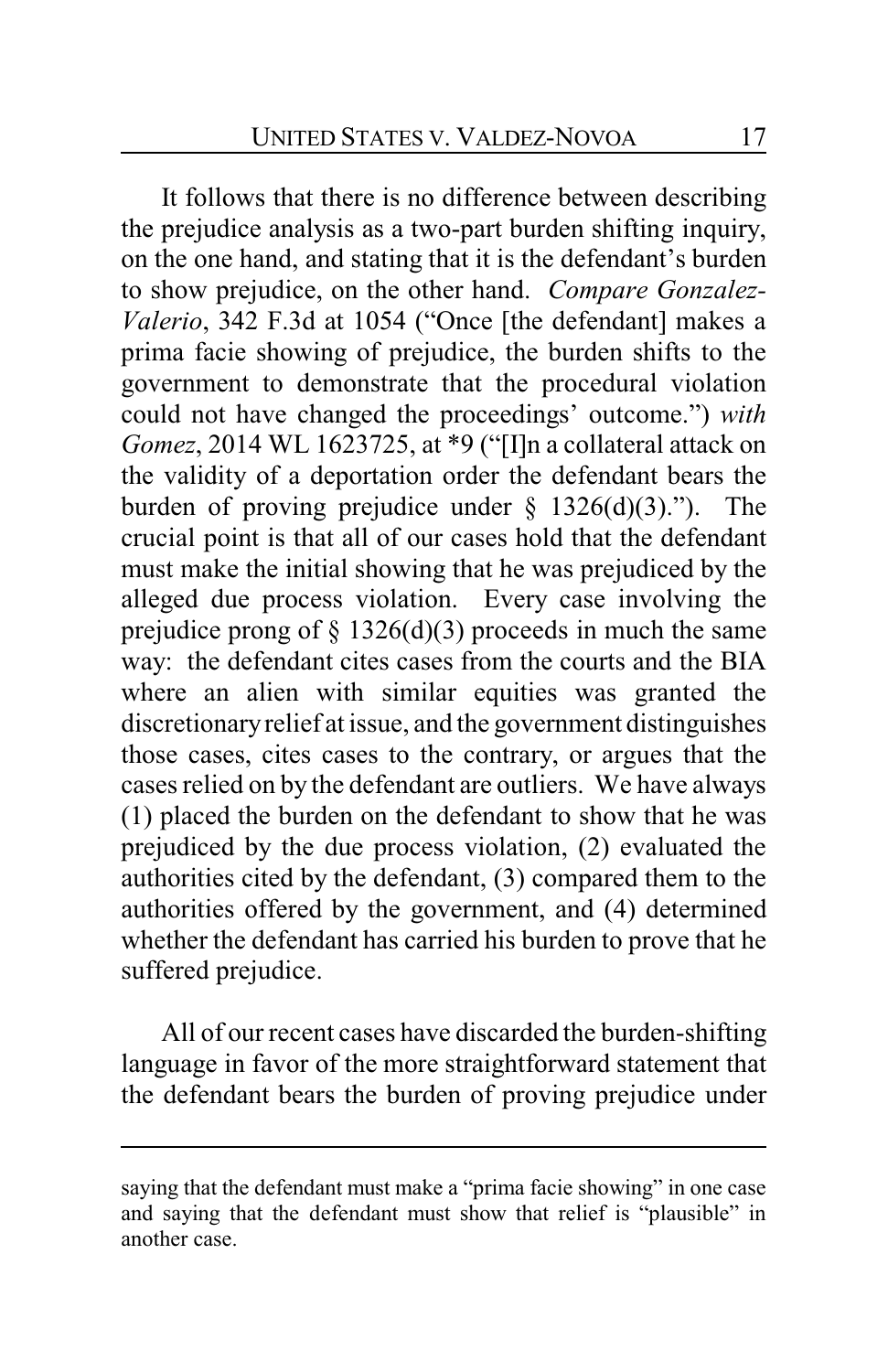§ 1326(d)(3). *See, e.g.*, *Rojas-Pedroza*, 716 F.3d at 1263 (citing *Gonzalez-Valerio*, 342 F.3d at 1054, for the proposition that  $\S 1326(d)(3)$  "requires the alien to make an additional showing and demonstrate 'plausible grounds' for relief"). We reaffirm that the burden to show prejudice rests with the defendant. We now apply this well-established approach to the facts of this case and conclude that the IJ's failure to notify Valdez-Novoa of his apparent eligibility for voluntary departure did not prejudice him because Valdez-Novoa has not shown that it is plausible that he would have received such relief.

2. Application of the  $\S$  1326(d)(3) prejudice prong

We follow a two-step process to determine whether the defendant was prejudiced by the IJ's decision not to inform of his apparent eligibility for voluntary departure relief.

> First, we identify the factors relevant to the IJ's exercise of the discretion for the relief being sought. Next, we determine whether, "in light of the factors relevant to the form of relief being sought, and based on the unique circumstances of the alien's own case, it was plausible (not merely conceivable) that the IJ would have exercised his discretion in the alien's favor."

*Rojas-Pedroza*, 716 F.3d at 1263 (quoting*Barajas-Alvarado*, 655 F.3d at 1089).

The factors relevant to an IJ deciding whether to grant voluntary departure are the alien's negative and positive equities. *See Matter of Gamboa*, 14 I. & N. Dec. 244, 248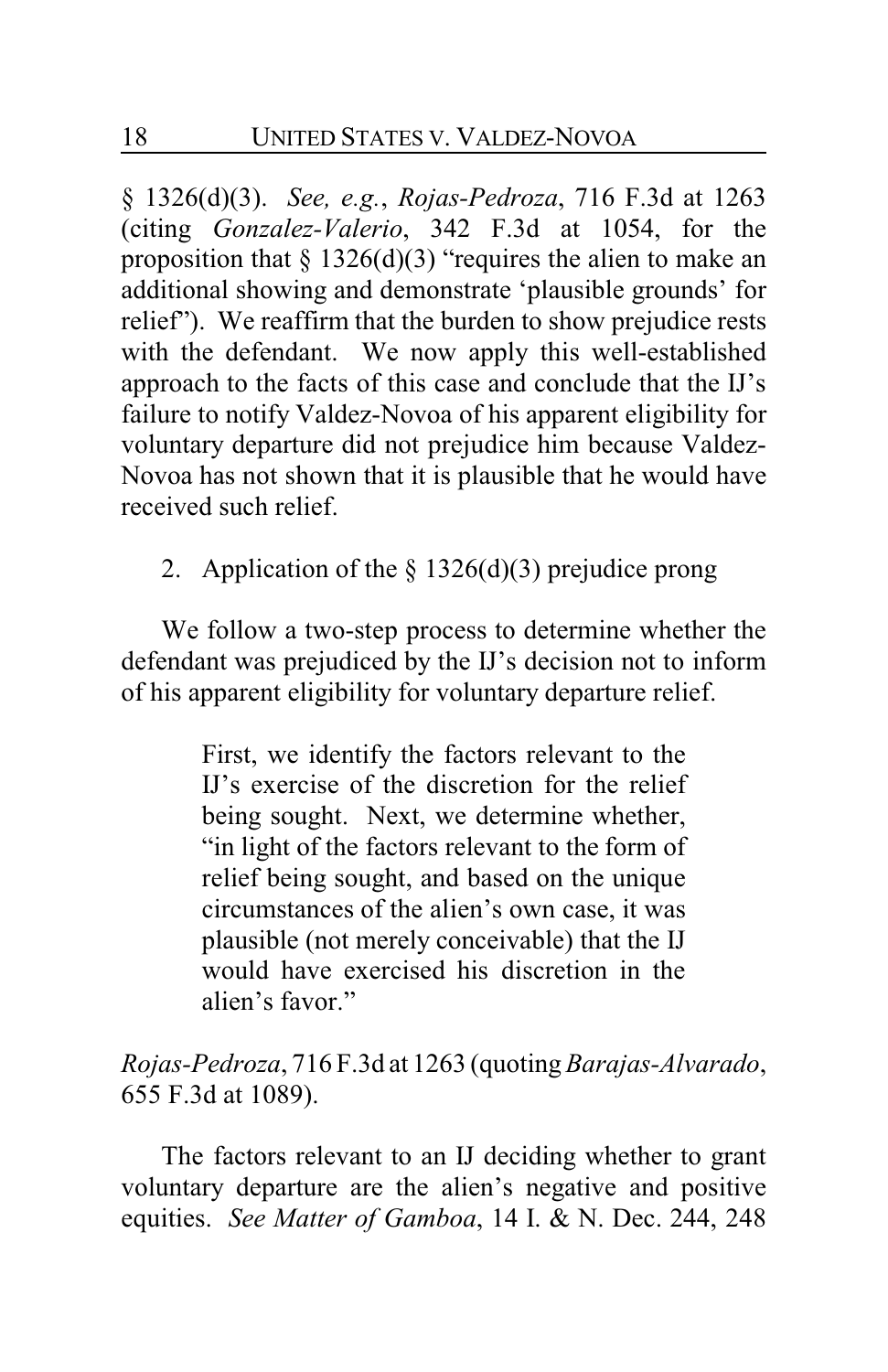(BIA 1972); *see also Rojas-Pedroza*, 716 F.3d at 1264–65. The negative equities include "the nature and underlying circumstances of the deportation ground at issue; additional violations of the immigration laws; the existence, seriousness, and recency of any criminal record; and other evidence of bad character or the undesirability of the applicant as a permanent resident." *Matter of Arguelles-Campos*, 22 I. & N. Dec. 811, 817 (BIA 1999). The positive equities "are compensating elements such as long residence here, close family ties in the United States, or humanitarian needs." *Id.*

Turning to the facts of this case, we first note that Valdez-Novoa's criminal record was recent and serious when he was deemed removable in 1999. He had been convicted of two felonies involving injury to others: assault likely to cause great bodily injury and reckless driving causing great bodily injury. Taken together, he was incarcerated for almost three years as a consequence of these convictions. He had also been convicted of three misdemeanors, including two DUIs. Valdez-Novoa's criminal record reveals that he engaged in a pattern of increasingly dangerous and violent conduct over the years leading up to his removal proceedings in 1999. His inability to abide by the law also affected the functioning of the immigration system. The INS served Valdez-Novoa with a notice to appear after he was convicted of felony assault likely to cause great bodily injury in 1996. The agency permitted him to post bond rather than remain in detention while his removal proceedings were pending even though he resided in the U.S. without documentation and had already been convicted of three misdemeanors and one felony. But Valdez-Novoa could not attend his scheduled hearing before the IJ because he wound up back in jail. He was eventually convicted of felony reckless driving causing great bodily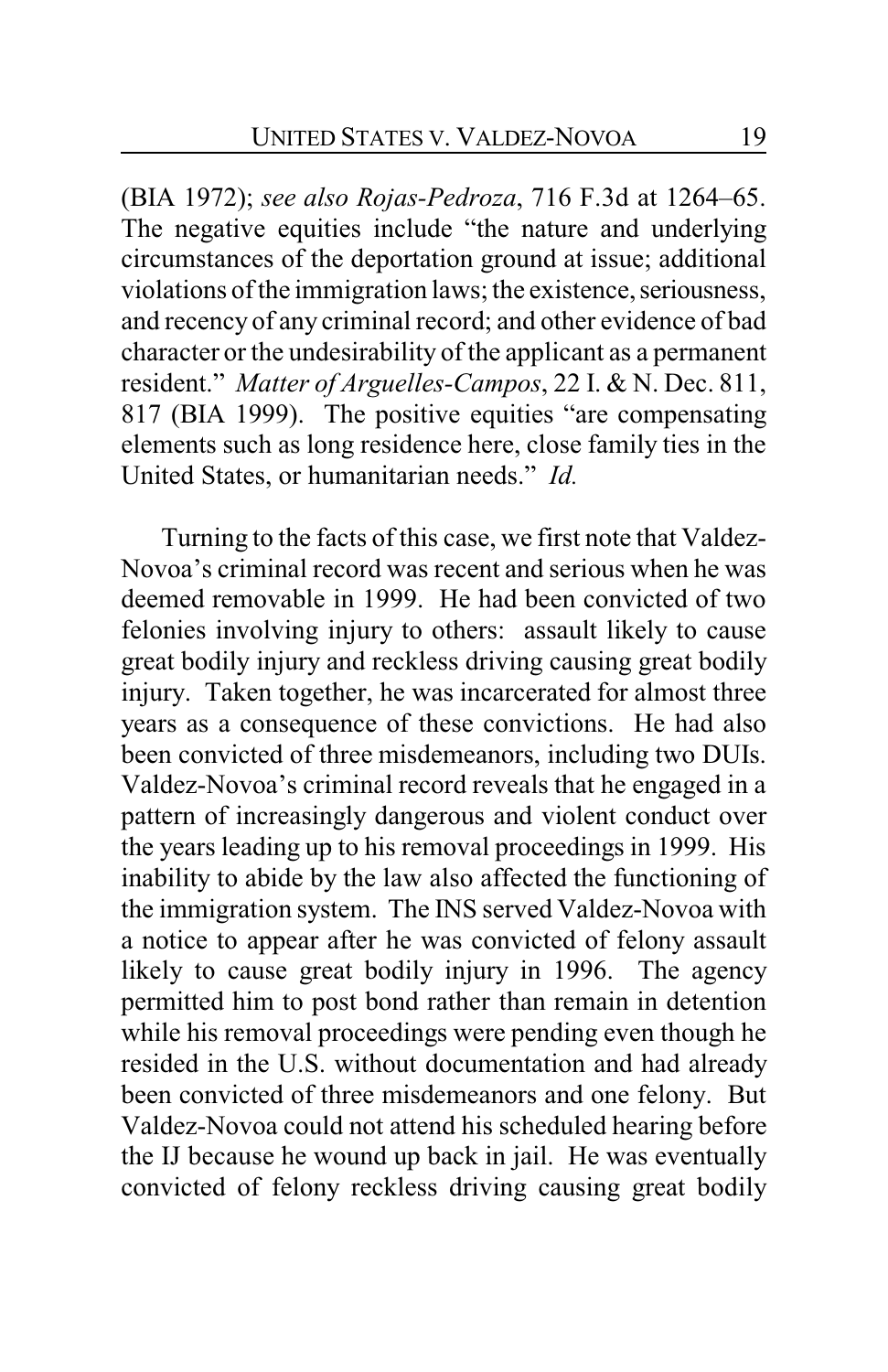injury and served part of his two-year prison sentence before the IJ was able to conclude his removal proceedings.

On the other side of the ledger, Valdez-Novoa could have presented meaningful positive equities. He arrived in the U.S. as a child, and by 1999 his parents had obtained status as lawful permanent residents. He had eight younger siblings who also lived in California, some or all of whom were either citizens or lawful permanent residents at the time he was deemed removable. When he was not incarcerated, Valdez-Novoa earned a diploma from an alternative high school and a welding certificate from a college and worked various jobs.

Valdez-Novoa cites a number of BIA decisions in support of his position that it is plausible that an IJ would have granted voluntary departure to an alien with his mix of negative and positive equities. His best case is probably *In re Gonzales-Figeroa*, 2006 WL 729784 (BIA Feb. 10, 2006). There, the Board concluded that the IJ did not abuse his discretion in deciding to grant voluntary departure to an alien who had four convictions for assault—one of which had led to a six-month prison term—along with a conviction for resisting arrest. *Id.* at \*1. Gonzales-Figeroa presented compelling positive equities that counterbalanced his criminal record. He had resided in the U.S. for fifteen years at the time of his removal proceedings, his mother was a lawful permanent resident who relied on him for financial support, his sister and nieces were citizens, his mother had already filed a visa petition on his behalf, and he had joined Alcoholics Anonymous while in prison and stopped drinking. *Id.* On balance, Valdez-Novoa's criminal history was arguably more serious given the risk of severe injury or death posed by his two felony offenses, the length of his prison terms, and the absence of record evidence that he was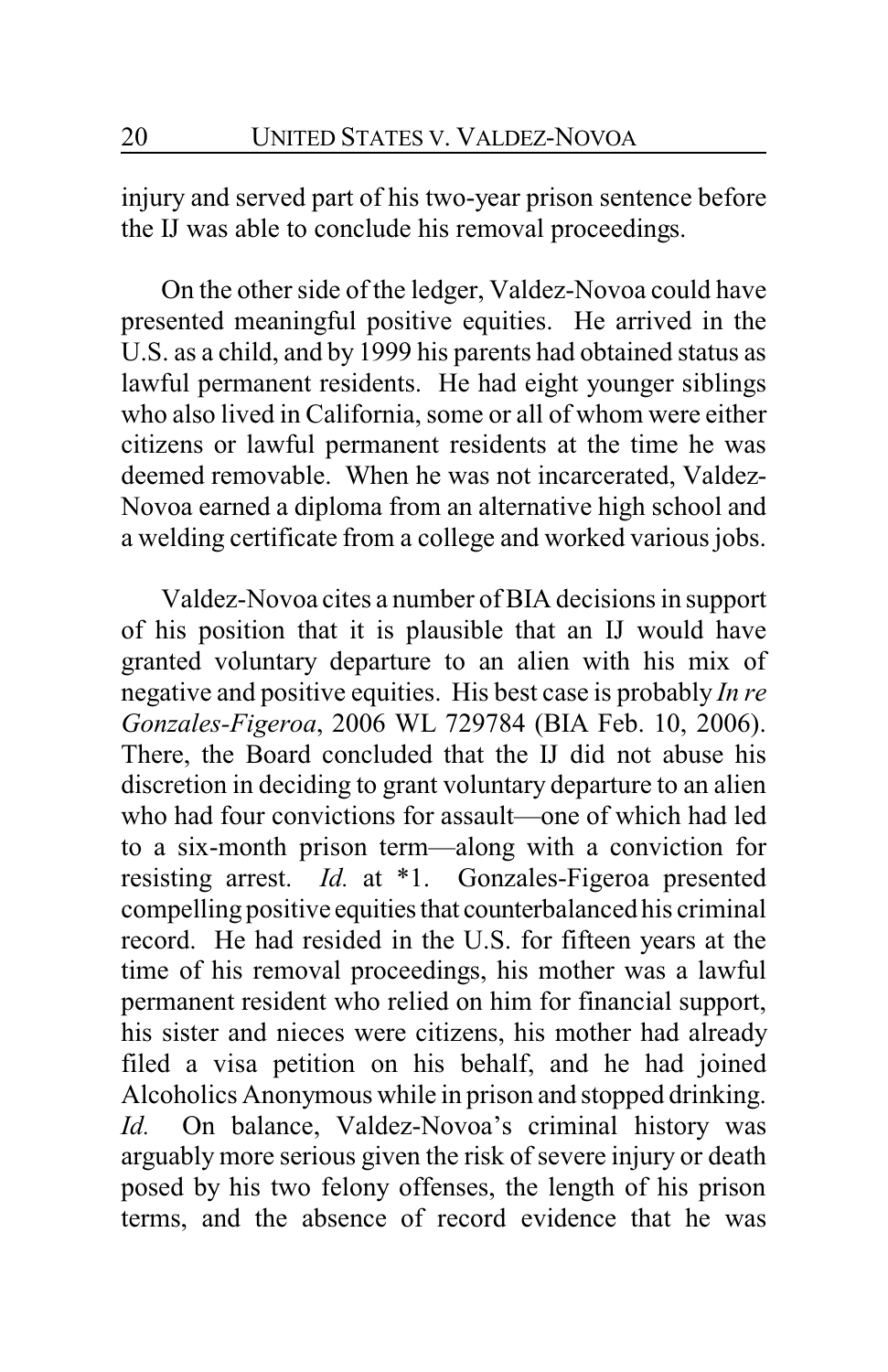reforming the behaviors that contributed to his recidivism. Both Gonzales-Figeroa and Valdez-Novoa offered similarly meaningful positive equities, namely lengthy residence in the U.S. and close ties to family members residing lawfully in the U.S.

Valdez-Novoa also relies on *In re Sanabria-Dominguez*, 2010 WL 2601495 (BIA May 25, 2010). There, the Board, applying *de novo* review, reversed the IJ's determination that the alien was not entitled to voluntary departure. *Id.* at \*1. Sanabria-Dominguez's negative equities included "his history" of repeated illegal entries to the United States with the assistance of smugglers, record of previous voluntary returns, failure to file tax returns, and driving without a license." *Id.* And his positive equities included "his residence in the United States, the assistance that he has provided his United States citizen wife with regard to her addiction and medical condition, his United States citizen son, and his contributions to his community, including his work as a drug counselor and the assistance he has provided his church." *Id.* Unlike Valdez-Novoa, Sanabria-Dominguez had no convictions for violent conduct, let alone multiple felony convictions for inflicting injury on others and multiple convictions for placing the lives of others at risk by driving under the influence. Sanabria-Dominguez's positive equities were arguably more compelling as well, since he not only had ties to family members residing lawfully in the U.S., but was responsible for supporting his wife and child, both of whom were U.S. citizens.

The other cases referenced by Valdez-Novoa are farther afield. In *Matter of Magana*, 17 I. & N. Dec. 111 (BIA 1979), the Board held that the alien was entitled to voluntary departure even though he was married to a woman in Mexico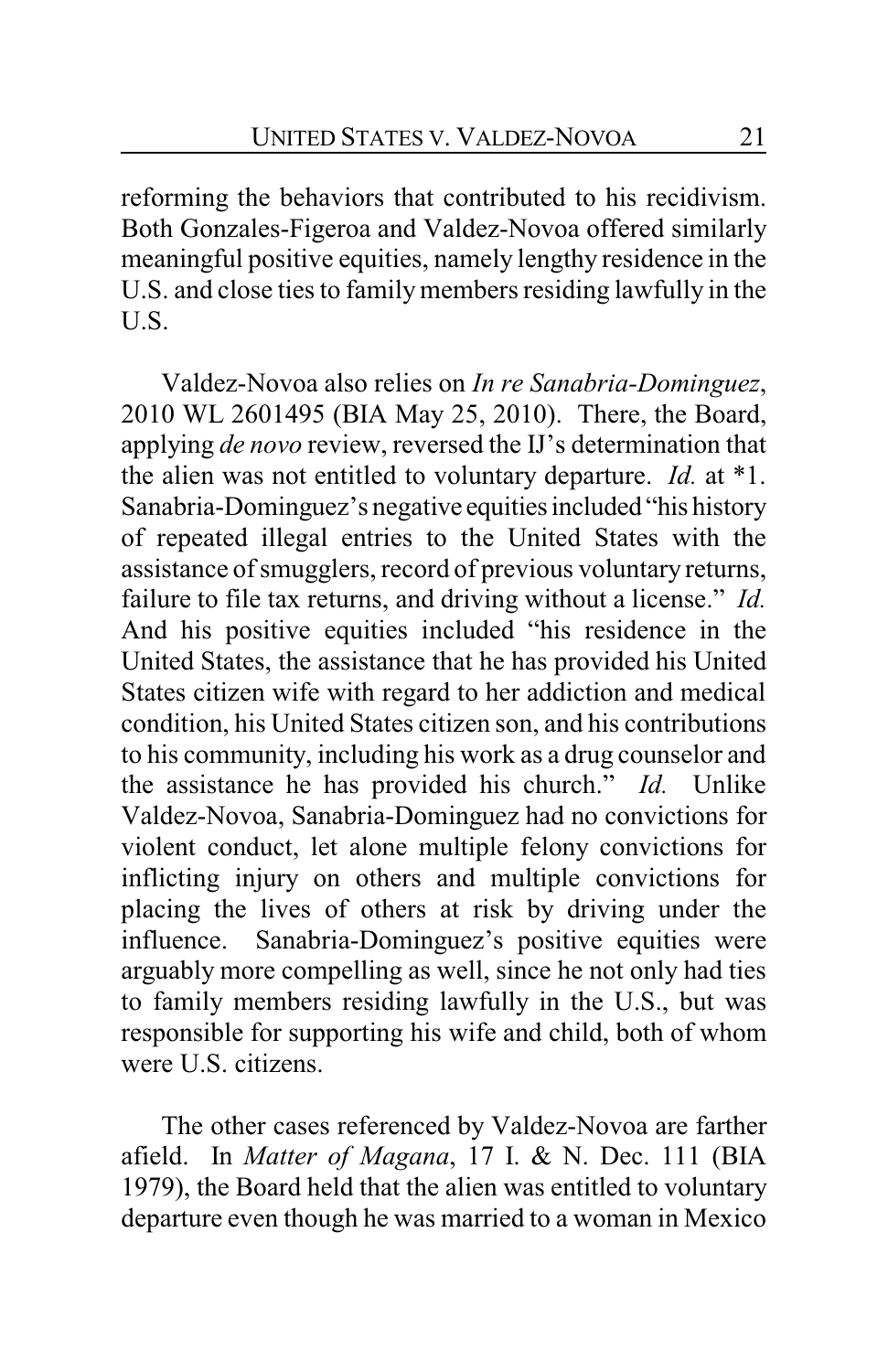when he married another woman in the U.S. and then applied for a visa. *Id.* at 112, 115. But there is no indication that Magana was saddled with other negative equities such as a lengthy criminal history involving violent conduct. And in *Matter of Battista*, 19 I. & N. Dec. 484 (BIA 1987), the Board did not disturb the IJ's decision to grant voluntary departure to an alien who had been convicted of breaking and entering, grand theft, and possession of criminal tools. *Id.* at 484–85. Battista's negative equities are less impactful because his convictions arose from a single incident rather than a pattern of ongoing and increasingly serious misconduct and they did not involve violence toward others. And Battista, like Valdez-Novoa, presented compelling positive equities because he was married to a U.S. citizen who was pregnant with his child. *Id.* Although Valdez-Novoa does not cite the case, we note that he might draw some support from *In re Moreno Bacahui*, 2010 WL 5635608 (BIA Dec. 30, 2010). There, the BIA, applying de novo review, reversed the IJ's decision to deny the alien's request for voluntary departure. *Id.* at \*1. An INS report stated that Moreno Bacahui was found to be in possession of 1.5 grams of cocaine at a port of entry. *Id.* at \*2. But there was no indication that Moreno Bacahui was ever charged or convicted of the alleged drug offense, which had occurred seven years before his removal proceedings. The only infraction on his record involved failing to appear in state court after a traffic incident. *Id.*  Moreno Bacahui was also married to a U.S. citizen who had filed a visa petition on his behalf. *Id.* Once again, there is a wide gulf between the negative equities of the alien who was granted voluntary departure and Valdez-Novoa's negative equities at the time of his removal proceedings.

We do not think the cases cited by our dissenting colleague show that it is plausible, rather than merely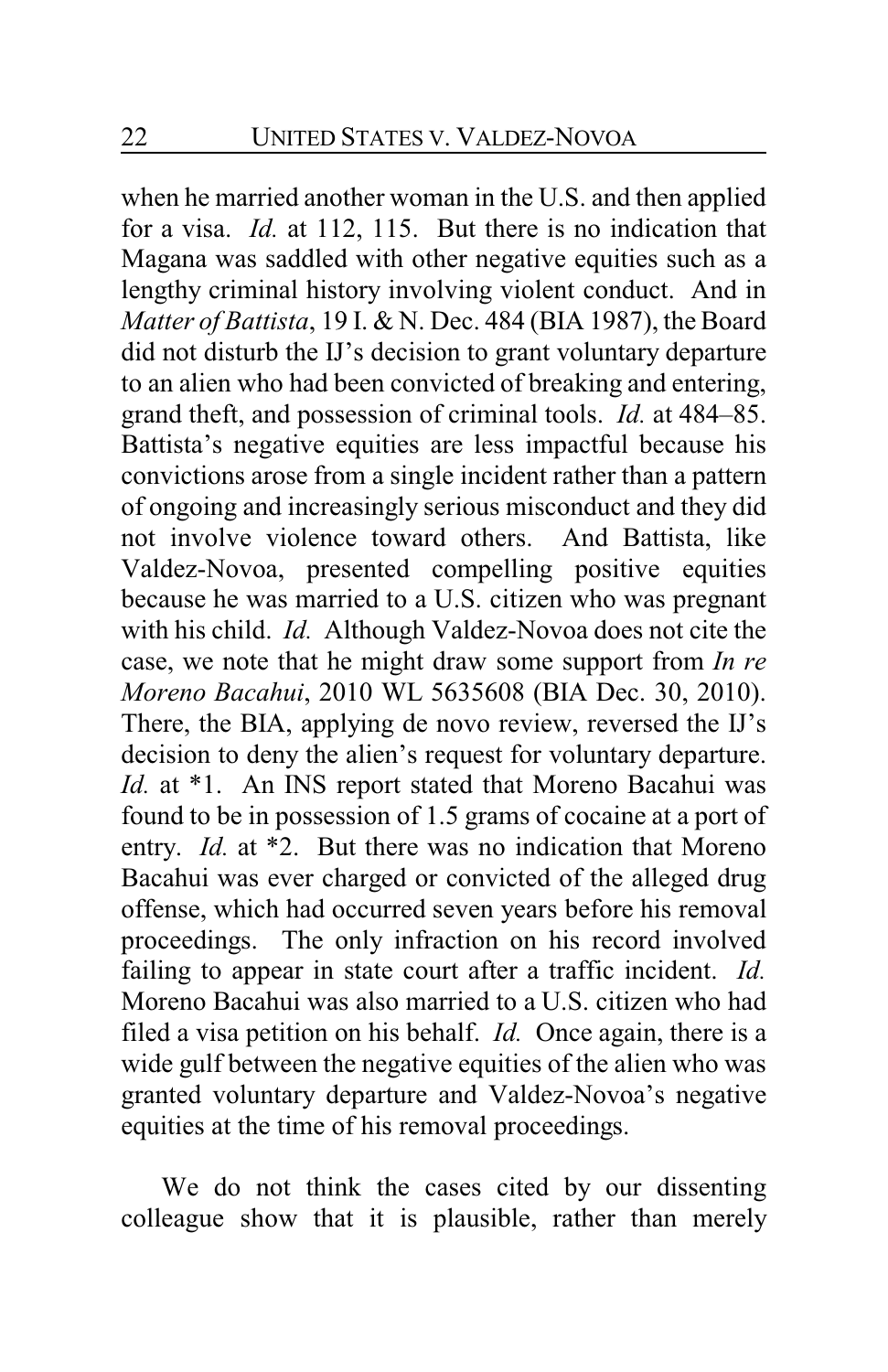possible or conceivable, that Valdez-Novoa would have received voluntary departure relief. In *In re Pineda-Castellanos*, 2005 WL 3833024 (BIA Nov. 16, 2005), the alien had "convictions for illegal entry, battery, drunkenness, threatening, a second battery, and driving under the influence." *Id.* at \*1. Valdez-Novoa similarly had been twice convicted of driving under the influence, but he was also saddled with convictions for two felonies that caused serious injury to others. Furthermore, the Board observed in *Pineda-Castellanos* that "[g]iven the respondent's criminal record, a grant of voluntary departure by the Immigration Judge was *more than generous*." *Id.* at \*2 (emphasis added). The Board's intimation that *Pineda-Castellanos* represents the outer bound of voluntary departure relief does not lead us to believe that it is plausible that Valdez-Novoa would have received the same relief despite his more serious criminal record. We are likewise unmoved by cases where the Board has merely agreed to remand to the IJ to *consider* whether to grant voluntary departure to aliens with fewer negative equities than Valdez Novoa because such remands tell us little about the Board's standards or practices. *See In re Tipaz-Poncio*, 2014 WL 1401572, at \*1 (BIA Mar. 19, 2014) (remanding to the IJ to consider whether to grant voluntary departure to an alien who had been convicted of "Class A" assault with family violence and sentenced to forty-five days in prison); *In re Toledo-Alvarado*, 2014 WL 1278406, at \*1 (BIA Feb. 26, 2014) (remanding to the IJ to consider whether to grant voluntary departure to an alien who had been convicted of attempted theft and sentenced to one year in prison); *In re Villalongja Mante*, 2007 WL 1676929, at \*1–3 (BIA May 18, 2007) (remanding to the IJ to consider whether to grant voluntary departure to an alien who had been convicted of sexual battery and sentenced to "a relatively brief period of felony probation"); *In re Reyes-Jiminez*, 2004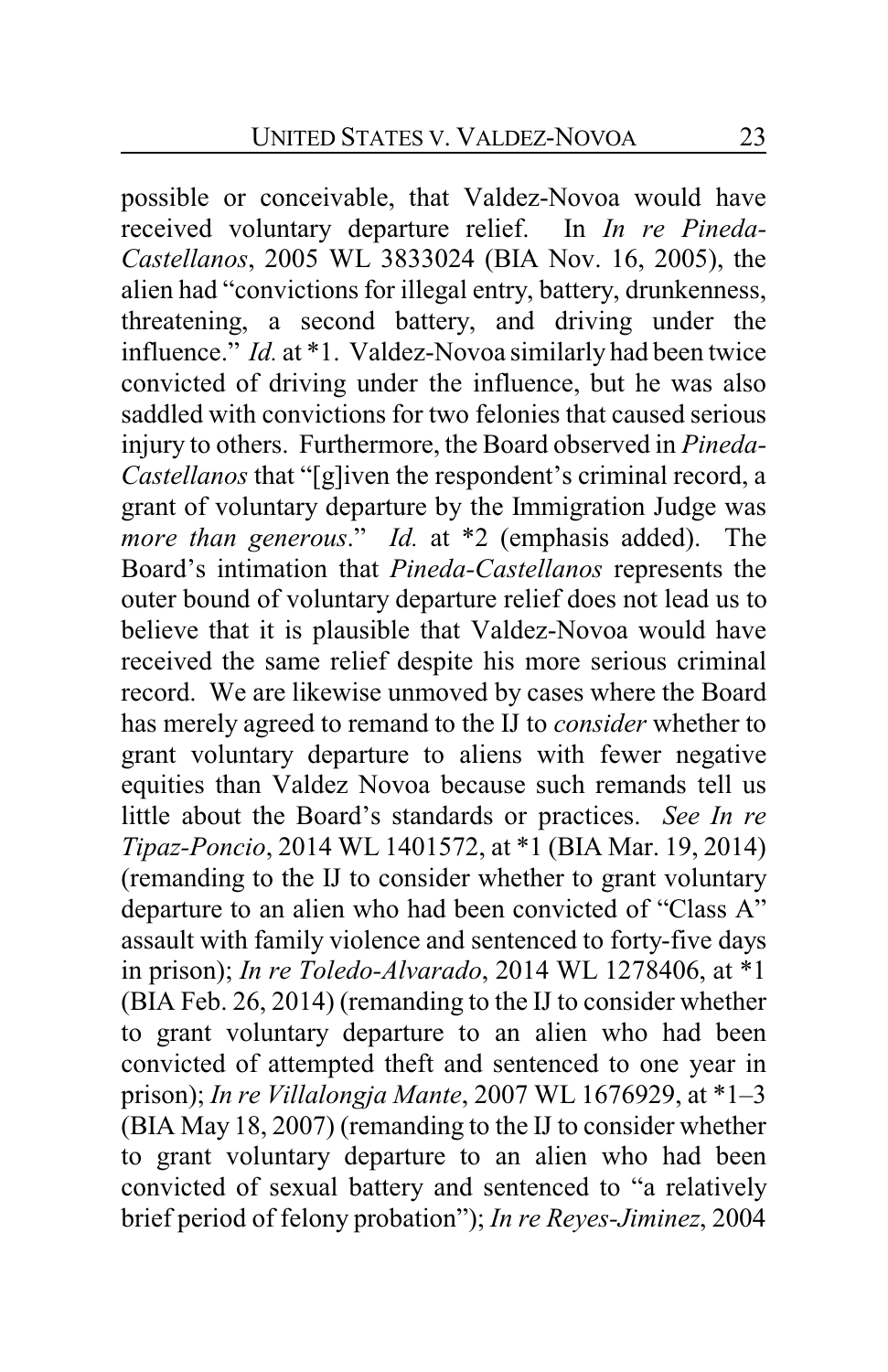WL 2418597, at \*2 (BIA Oct. 4, 2004) (remanding to the IJ to consider whether to grant voluntary departure to an alien who had been sentenced to ten days in prison for disorderly conduct, thirty-one days in prison for second-degree burglary, and one year in prison for driving under the influence). We are equally unpersuaded by cases where the Board has remanded to the IJ to *consider* whether to grant voluntary departure to *lawful permanent residents* with criminal histories. *See In re Guillermo Ramirez*, 2005 WL 698425, at \*1–2 (BIA Mar. 8, 2005) (remanding to the IJ to consider whether to grant voluntary departure to a lawful permanent resident who did not have "any recent criminal convictions" but who had "committed at least two serious crimes, involving controlled substances and robbery, provided a false name to law enforcement authorities at least once, stealing the identity of a friend in the process, and was arrested on a different occasion for driving under the influence"); *In re Hernandez-Barreto*, 2004 WL 2943517, at \*1–2 (BIA Oct. 29, 2004) (remanding to the IJ to consider whether to grant voluntary departure to a lawful permanent resident who had been convicted of inflicting corporal injury upon a spouse, possession of a controlled substance, and driving under the influence, for which he received a 150-day suspended sentence and probation). Finally, our position is bolstered rather than undercut by the citation to *In re Ortiz-Bustos*, 2014 WL 1652408 (BIA Apr. 10, 2014), where the Board affirmed the IJ's denial of voluntary departure to an alien who had been twice convicted of driving under the influence. *Id.* at \*1.

Our survey of BIA decisions fails to reveal a single case where an IJ granted voluntary departure to an alien with a criminal history as recent and serious as the record compiled by Valdez-Novoa. An IJ would have considered the fact that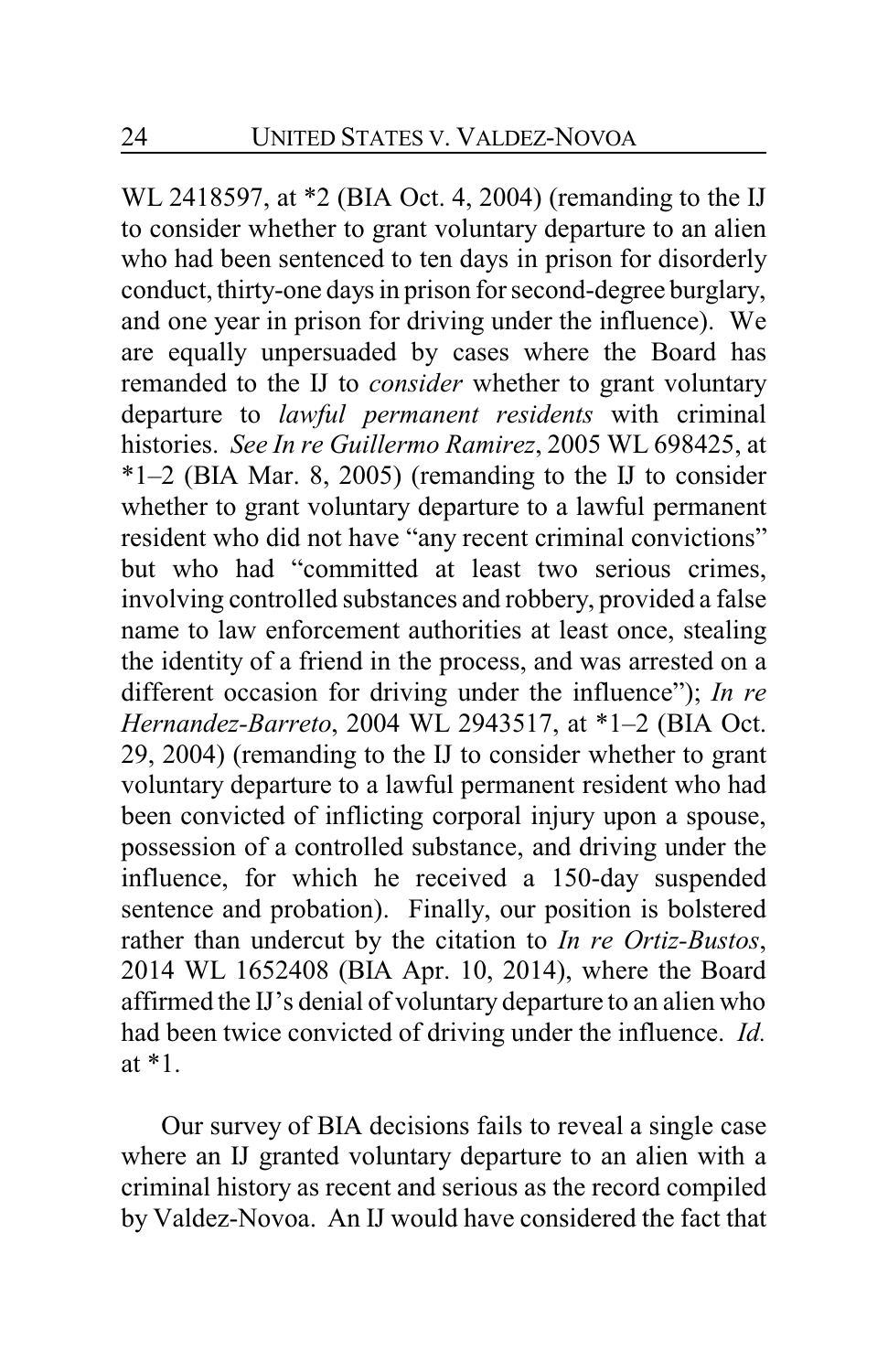the conduct that led to Valdez-Novoa's two felony convictions could have resulted in serious injury or death. *See Arguelles-Campos*, 22 I. & N. Dec. at 817 (instructing IJs to consider, among other things, "the existence, seriousness, and recency of any criminal record; and other evidence of bad character or the undesirability of the applicant as a permanent resident"). His two convictions for driving under the influence would have also weighed heavily on the IJ even though they were misdemeanors. *See In re Romero-Reyes*, 2010 WL 3780635, at \*1 (BIA Sept. 9, 2010) ("We note that driving under the influence is a very dangerous crime which may cause serious injury or death to innocent bystanders."). The fact that Valdez-Novoa twice violated the conditions of his parole after his first stint in prison would have likewise cautioned the IJ against granting voluntary departure relief. *See id.* ("We are further troubled by the fact that [the alien] apparently violated his probation more than once."). And the IJ would have likely been influenced by the fact that Valdez-Novoa's conviction for felony reckless driving occurred after the INS initiated removal proceedings against him. *See In re Abrahan Castillo*, 2009 WL 638918, at \*1 (BIA Feb. 23, 2009) ("The Immigration Judge denied voluntary departure in this case due to the respondent's history of criminal offenses, which includes a violent offense that occurred after the respondent was placed in proceedings.").

Of the cases available to us, the facts of *Gonzales-Figeroa* are the most difficult to distinguish given the alien's similarly lengthy criminal record. But the existence of a single case that is arguably on point means only that it is "possible" or "conceivable" that a similarly situated alien would be afforded voluntary departure. That is plainly insufficient to warrant a finding that the defendant was prejudiced by the IJ's failure to advise him of his apparent eligibility for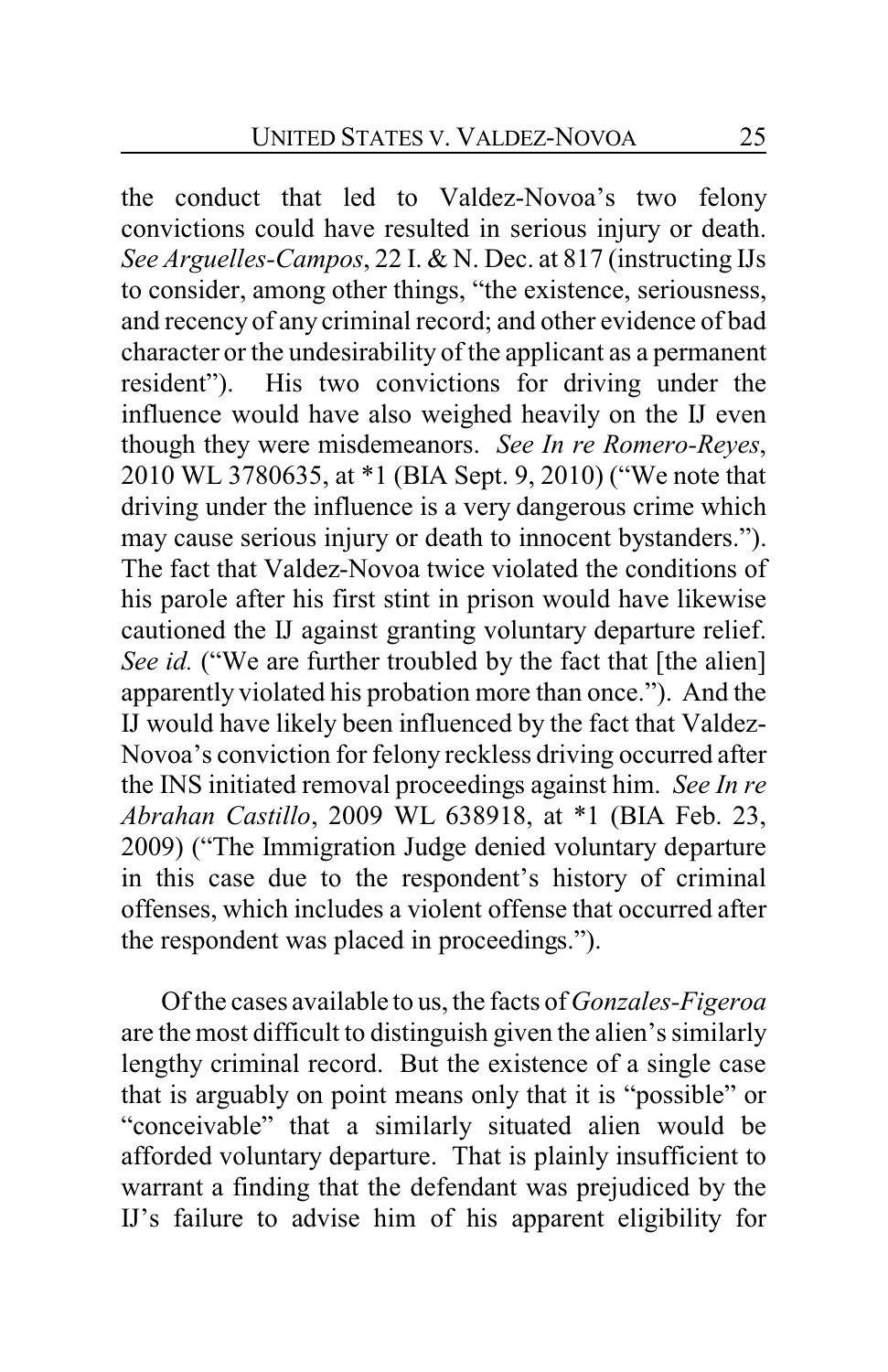voluntary departure. *SeeBarajas-Alvarado*, 655 F.3d at 1089 ("[E]stablishing 'plausibility' requires more than establishing a mere 'possibility.'"); *Cisneros-Resendiz*, 656 F.3d at 1018 (requiring the alien to demonstrate that "it was plausible (not merely conceivable) that the IJ would have exercised his discretion in the alien's favor" (citation omitted)).

We do not discount the fact that Valdez-Novoa had spent most of his life in the U.S. and that his parents and siblings lived in the country. Although there is no indication that Valdez-Novoa was married or had children in 1999, we acknowledge that the presence of family members who are citizens or lawful permanent residents is an important positive equity. Yet it is hardly dispositive. On numerous occasions, the BIA has affirmed an IJ's decision to deny voluntary departure relief where the alien claimed equally compelling ties to the U.S. *See, e.g.*, *In re Velasquez-Garcia*, 2012 WL 1495500, at \*1 (BIA Mar. 22, 2012) (denying voluntary departure where the alien had been convicted of possession of cocaine even though "several of his family members are United States citizens"); *In re Garcia-Marquez*, 2012 WL 911851, at \*1 (BIA Mar. 9, 2012) (denying voluntary departure where the alien had been arrested for unlawful animal fighting and alien smuggling and had been convicted of DUI despite "his long residence in the United States [and] his family and community ties here"); *In re Posadas-Posadas*, 2012 WL 371659, at \*1 (BIA Jan. 18, 2012) (denying voluntary departure where the alien had been arrested for DUI and two subsequent driving-related offenses despite his "family ties and length of stay in the United States"); *In re Ponce-Velez*, 2011 WL 1570481, at \*1–2 (BIA Mar. 31, 2011) (denying voluntary departure where the defendant had been convicted of DUI and driving without a license and failed to appear in court for six years despite the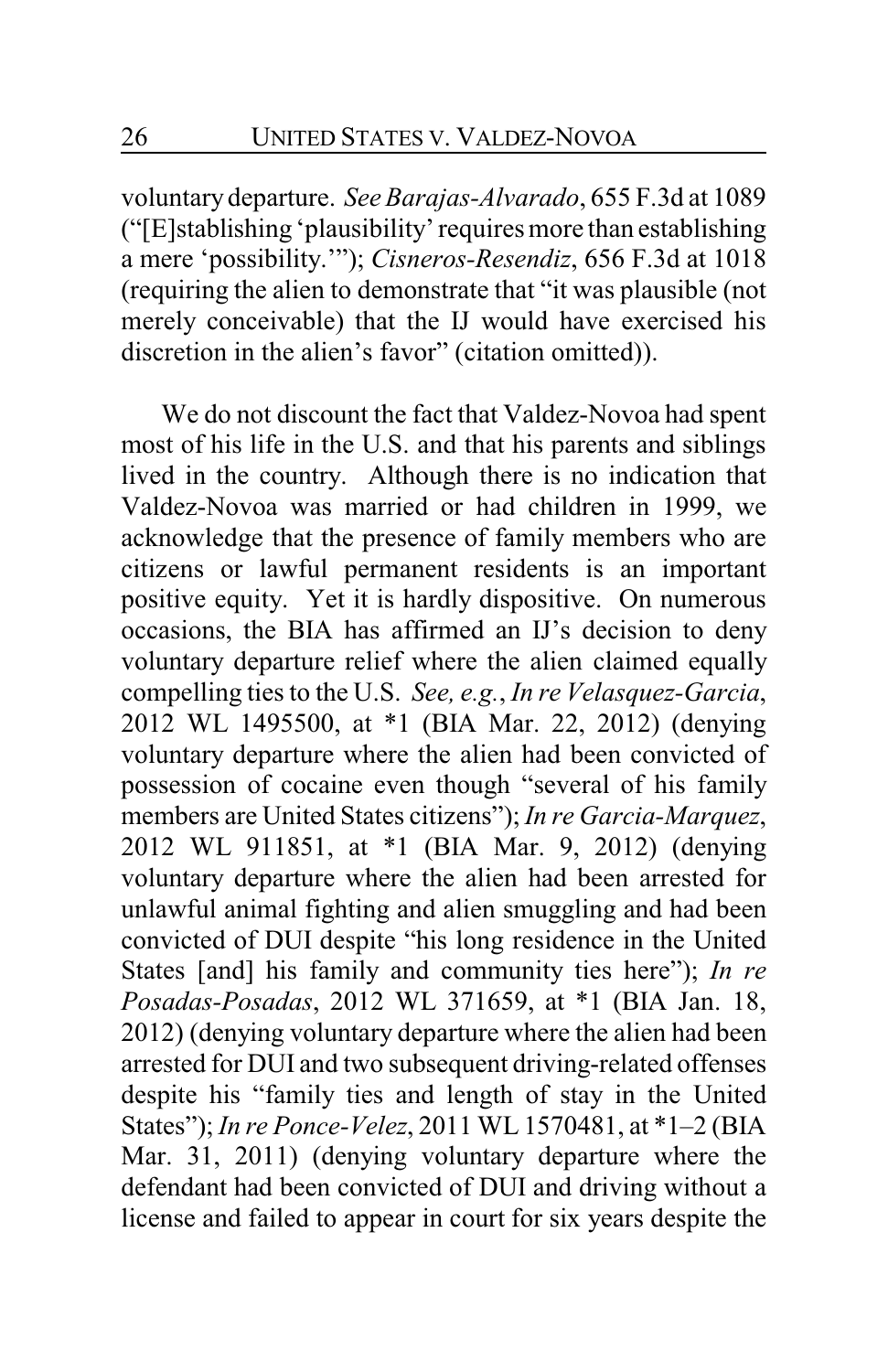fact that he had "been in the United States for 13 years . . . [and] has 3 United States citizen children").

We conclude that Valdez-Novoa has not shown that it is plausible that an IJ would have granted his request for voluntary departure in light of his negative and positive equities when he was deemed removable on June 11, 1999, even if he had not been deemed statutorily ineligible for voluntary departure as a consequence of the IJ's determination that he had been convicted of an aggravated felony. As a result, Valdez-Novoa was not prejudiced by the IJ's failure to advise him of his apparent eligibility for voluntary departure relief. It follows that the entry of the IJ's order was not "fundamentally unfair" under  $\S$  1326(d)(3). The 1999 removal order is thus a valid predicate to a conviction for attempted illegal entry under § 1326(a).

### III

Valdez-Novoa's second argument on appeal is that the district court erred by denying his motion for judgment of acquittal on the basis that the government did not provide evidence sufficient to corroborate his confession under the *corpus delicti* rule. We review the denial of a motion for judgment of acquittal *de novo*, and "ask whether, after viewing the evidence in the light most favorable to the prosecution, any rational trier of fact could have found the essential elements of the crime beyond a reasonable doubt." *United States v. Corona-Garcia*, 210 F.3d 973, 978 (9th Cir. 2000) (internal quotation marks and citation omitted).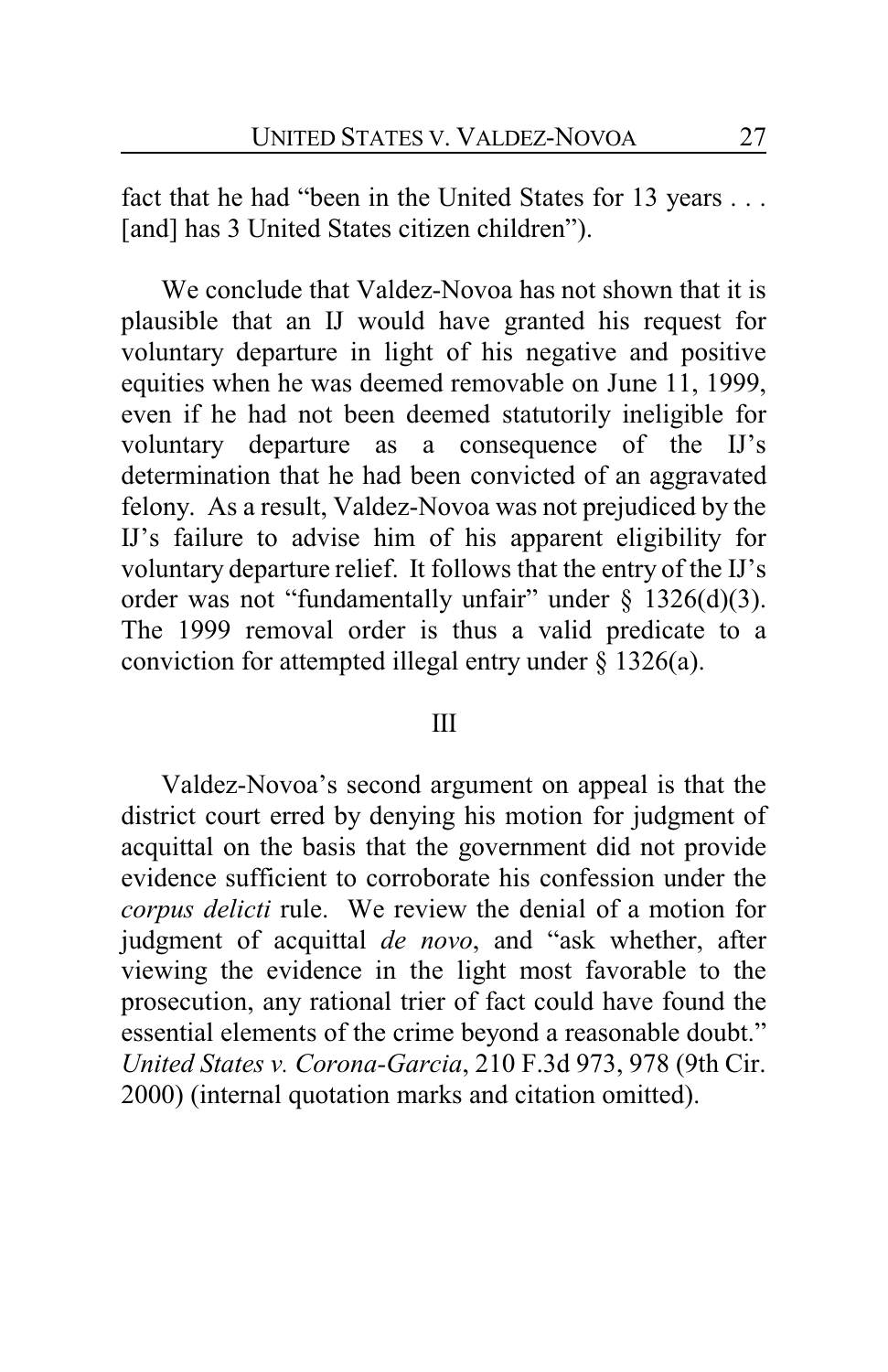A. *Attempted Illegal Reentry and the* Corpus Delicti *Rule*

In *United States v. Gracidas-Ulibarry*, 231 F.3d 1188 (9th Cir. 2000) (en banc), we held that

> the elements of the crime of attempted illegal reentry into the United States under 8 U.S.C. § 1326 are: (1) the defendant had the purpose, i.e., conscious desire, to reenter the United States without the express consent of the Attorney General; (2) the defendant committed an overt act that was a substantial step towards reentering without that consent; (3) the defendant was not a citizen of the United States; (4) the defendant had previously been lawfully denied admission, excluded, deported or removed from the United States; and (5) the Attorney General had not consented to the defendant's attempted reentry.

*Id.* at 1196. Valdez-Novoa confessed to all of the elements of the offense in a videotaped interview with DHS Criminal Enforcement Officer Sue Curtis that was shown to the jury at trial. Valdez-Novoa told Curtis that he was attempting to enter the U.S. without requesting permission to do so. He confessed that he had purchased an identification card bearing another man's name to use to enter the country. He also acknowledged that he had previously been removed on several occasions. And, in Section II, *supra*, we confirmed that the 1999 removal order was lawful under  $\S$  1326(d).

But Valdez-Novoa's confession standing alone is not necessarily sufficient to support his conviction. "Although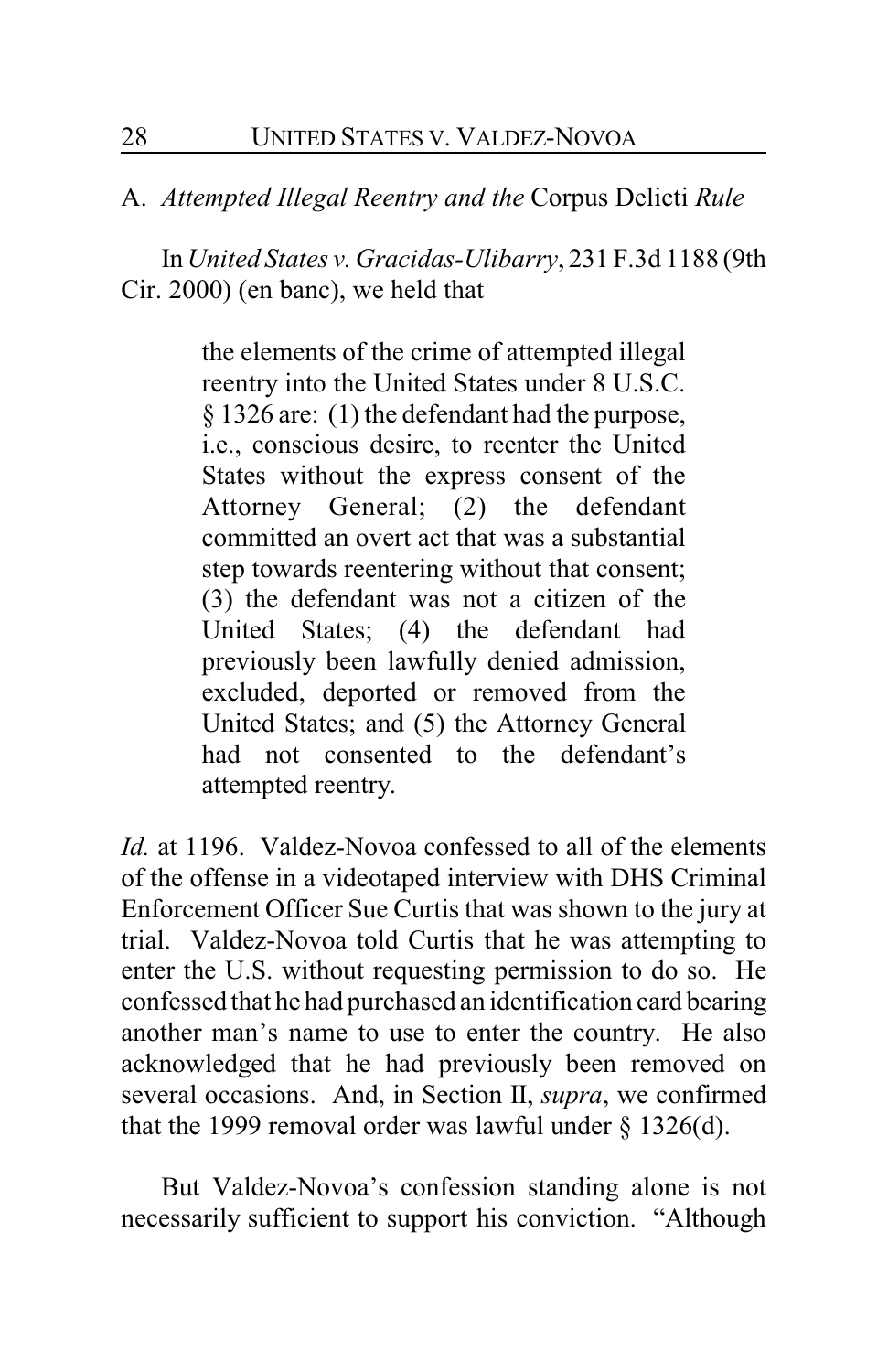the government may rely on a defendant's confession to meet its burden of proof, it has nevertheless been long established that, in order to serve as the basis for conviction, the government must also adduce some independent corroborating evidence." *Corona-Garcia*, 210 F.3d at 978. This is the contemporary iteration of the common law *corpus delicti* rule. In *United States v. Lopez-Alvarez*, 970 F.2d 583 (9th Cir. 1992), we considered the ongoing vitality of the *corpus delicti* principle in light of a trio of decisions by the Supreme Court: *Opper v. United States*, 348 U.S. 84 (1954); *Smith v. United States*, 348 U.S. 147 (1954); and *Wong Sun v. United States*, 371 U.S. 471 (1963). We held that these cases stand for the proposition that "the state no longer need introduce independent, tangible evidence supporting every element of the corpus delicti. Instead, the state is required to support independently only the gravamen of the offense—the existence of the injury that forms the core of the offense and a link to a criminal actor—with tangible evidence." *Lopez-Alvarez*, 970 F.2d at 591.

# B. *The Gravamen of Attempted Illegal Reentry*

Pursuant to our decision in *Lopez-Alvarez*, we must first identify the gravamen of the offense. In *Corona-Garcia*, we considered whether the government introduced sufficient independent evidence of the *corpus delicti* in a case where the defendant was convicted of illegal entry in violation of § 1326(a). *Corona-Garcia*, 210 F.3d at 977–79. We held that "[t]he gravamen of the offense in this case—that is to say the conduct at the core of the offense—is entry." *Id.* at 978. We "expressly reject[ed] [the defendant's] contention that 'illegal entry' is the gravamen of the offense." *Id.* at 978 n.3. This case differs from *Corona-Garcia* because Valdez-Novoa was convicted of *attempted* illegal entry, rather than the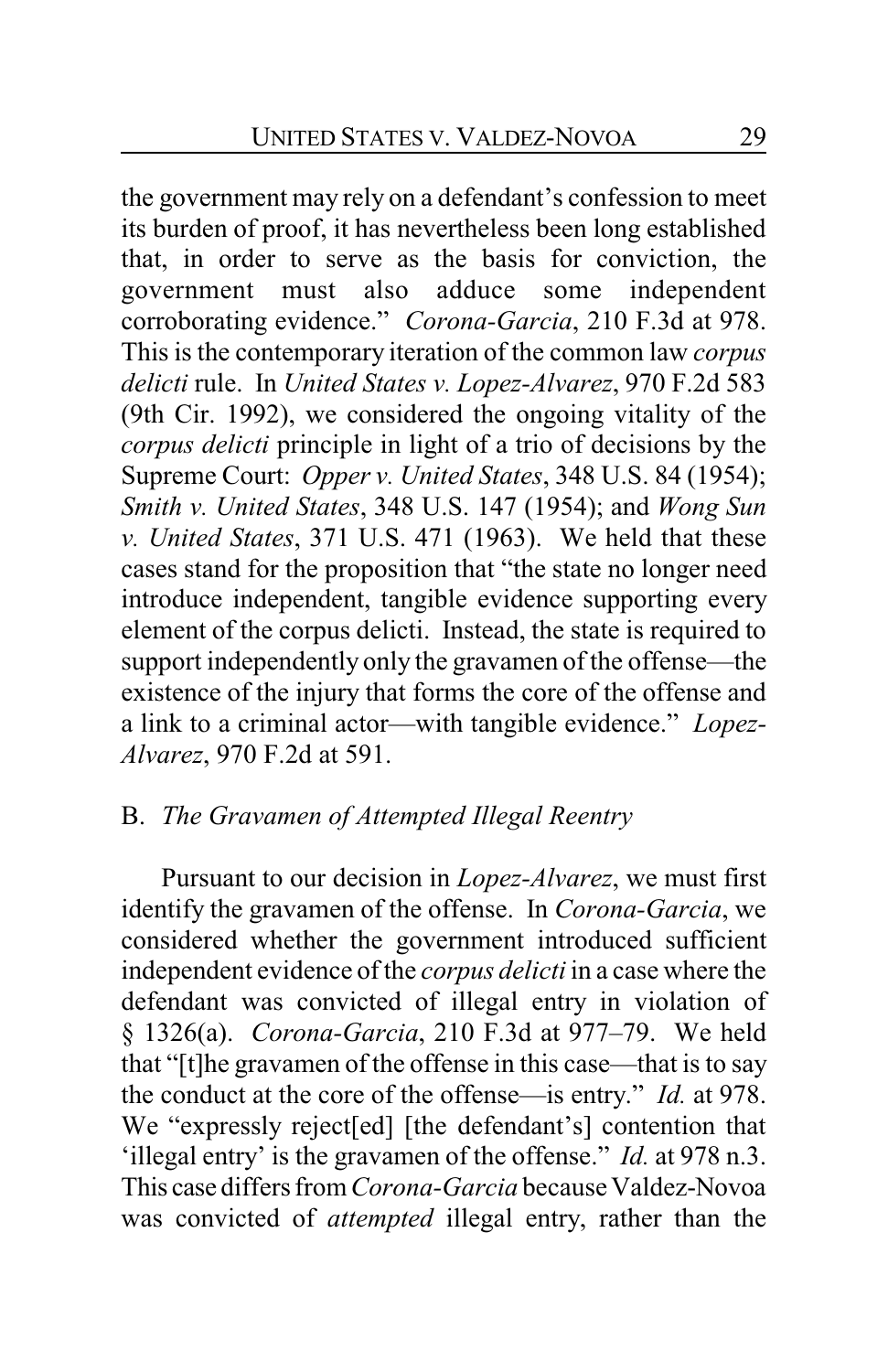completed offense. Unlike *Corona-Garcia*, who was serving time in aCalifornia state prison for an unrelated offense when the government concluded that he had illegally entered the U.S., Valdez-Novoa never made it past the San Ysidro Port of Entry. Both attempted illegal reentry and the completed version of the offense are prohibited by  $\S$  1326(a). But they differ in one important respect: attempted illegal reentry is a specific intent crime, while the completed offense is not. *See Gracidas-Ulibarry*, 231 F.3d at 1191–92 ("We hold that the attempt prong of § 1326 incorporates the well-established common law meaning of 'attempt' and requires proof of a specific intent to enter illegally."); *United States v. Flores-Villar*, 536 F.3d 990, 999 (9th Cir. 2008) ("Attempted illegal entry . . . is a specific intent crime, but . . . illegal reentry and being found in the United States is not."). Because the government must introduce "proof of a specific intent to enter illegally," *Gracidas-Ulibarry*, 231 F.3d at 1192, the gravamen of the offense is attempted *illegal* entry rather than attempted entry.

# C. *Evidence Corroborating Valdez-Novoa's Confession*

We apply a two-pronged test to determine whether sufficient evidence corroborates Valdez-Novoa's confession:

> [F]irst, although the state need not introduce independent evidence of the corpus delicti in conformance with the traditional test, it must introduce sufficient evidence to establish that the criminal conduct at the core of the offense has occurred. Second, it must introduce independent evidence tending to establish the trustworthiness of the admissions, unless the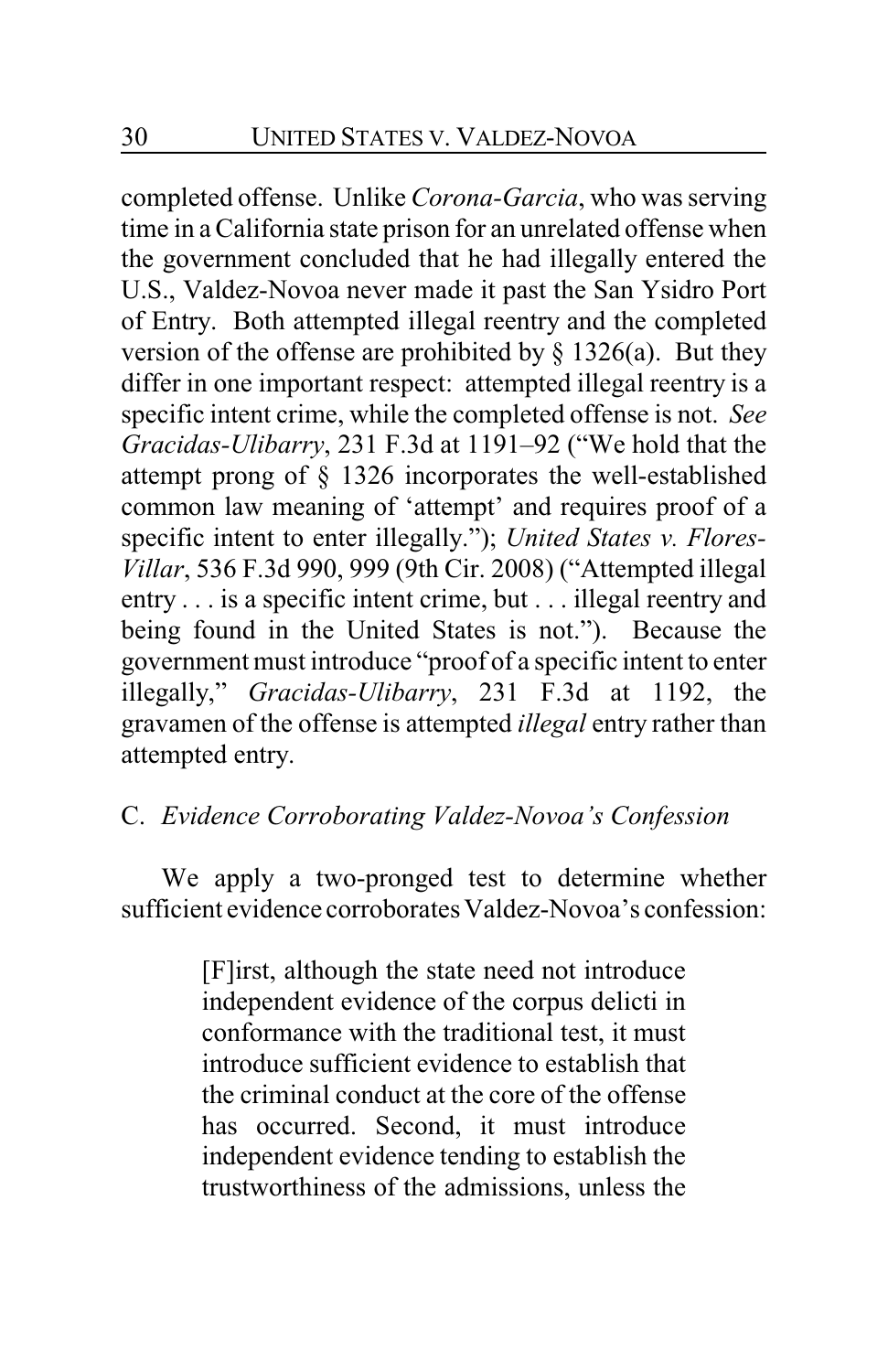confession is, by virtue of special circumstances, inherently reliable.

# *Lopez-Alvarez*, 970 F.2d at 592.

With respect to the first prong, Valdez-Novoa argues that his presence in secondary screening at the San Ysidro Port of Entry does not corroborate his confession that he was attempting to enter the U.S. without permission. An alien could wind up in secondary screening even though he lacked the specific intent to enter the U.S. without permission. For example, he might approach a port of entry to seek asylum, or he might be under the mistaken assumption that he has been granted permission to reenter. Under those circumstances, the alien would not have committed the gravamen of the offense of attempted illegal entry in violation of § 1326(a). *See Gracidas-Ulibarry*, 231 F.3d at 1194. Valdez-Novoa is correct that his presence in secondary screening, standing alone, does not prove that he was attempting to reenter the U.S. without permission.

But the *corpus deliciti* rule does not require the government to introduce evidence that would be independently sufficient to convict the defendant in the absence of the confession. Rather, it requires evidence sufficient to corroborate the defendant's confession. *See Smith*, 348 U.S. at 156 ("All elements of the offense must be established by independent evidence or corroborated admissions, but one available mode of corroboration is for the independent evidence to bolster the confession itself and thereby prove the offense 'through' the statements of the accused."); *Corona-Garcia*, 210 F.3d at 979 ("Although it is true that the sum total of this evidence might well be insufficient, standing alone, to prove entry, we do not read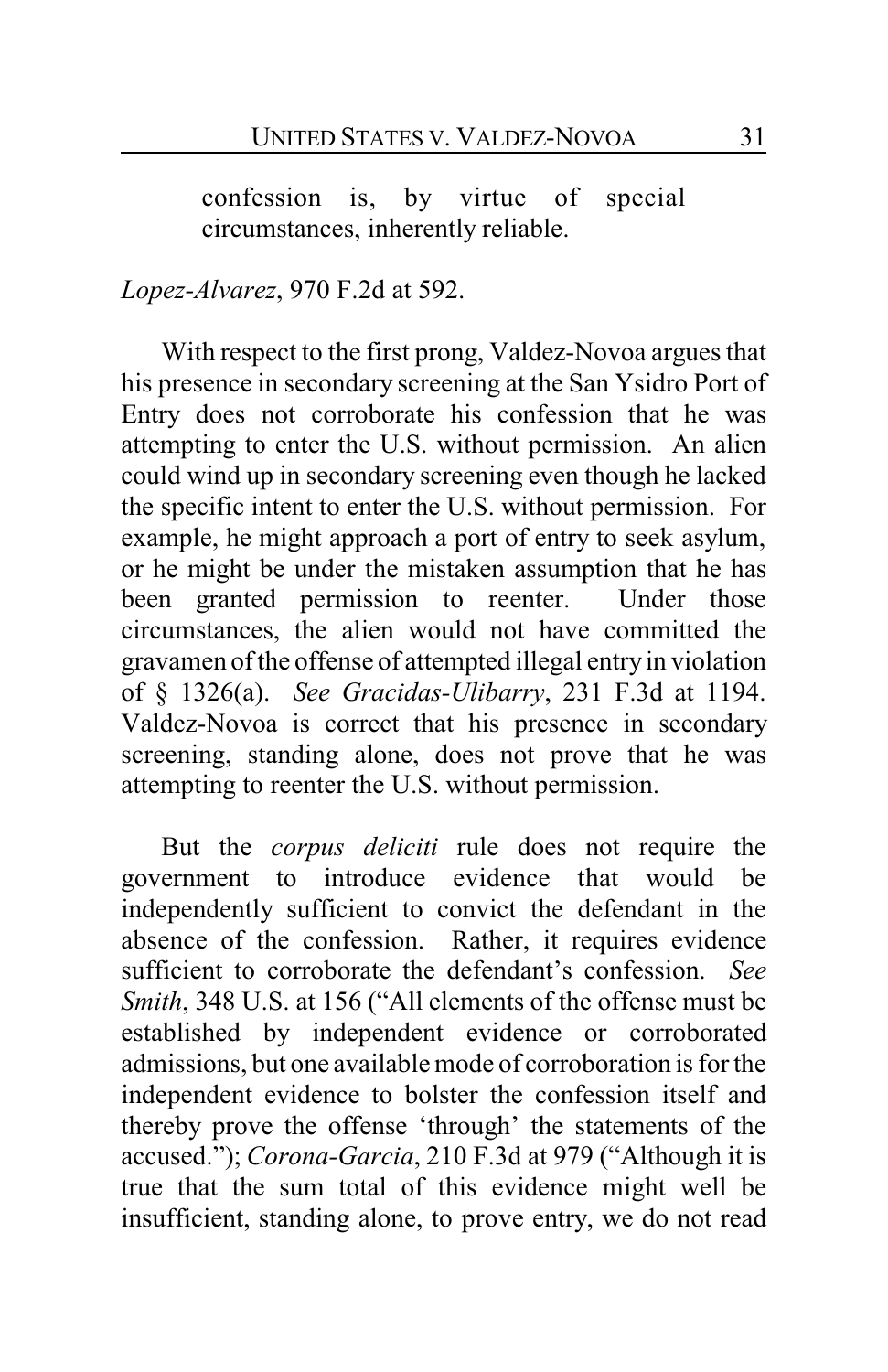*Opper* or *Lopez-Alvarez* to require such absolute proof. Indeed, *Opper* and *Lopez-Alvarez*require corroboration of the defendant's confession—that is to say evidence that fortifies, augments, or supports it—from which a jury may infer that the defendant's confession was a trustworthy admission to core conduct that actually occurred."); *Thomas v. United States*, 370 F.2d 621, 623 n.3 (9th Cir. 1967) ("[I]n those cases where the crime involves no tangible corpus delicti, the corroborative evidence need show no more than the trustworthiness of the admission or confession—it need not show the actual commission of the crime.").

The government introduced ample independent evidence that corroborates Valdez-Novoa's statement that he committed the gravamen of the offense of attempted illegal reentry. First, Valdez-Novoa confessed that he had been removed to Mexico one month before he attempted to reenter the U.S. At trial, Customs and Border Patrol Officer Bianca Marcel testified that, according to Valdez-Novoa's immigration file, he was removed to Mexico on January 18, 2011. The warrant of removal in Valdez-Novoa's file was in fact signed on January 18, 2011. That is almost exactly one month before he was detained while attempting to enter the U.S. at the San Ysidro Port of Entry on February 16, 2011. Valdez-Novoa also confessed that he was first ordered removed in 1999 in proceedings that occurred in San Francisco. Officer Marcel testified that, according to Valdez-Novoa's immigration file, he was deemed removable on June 11, 1999, and removed to Mexico on June 15, 1999. The warrant of removal in Valdez-Novoa's file reflects the same information, and the IJ's decision was issued in San Francisco on June 11, 1999. Finally, Valdez-Novoa confessed that he had not applied for permission to return to the U.S. Officer Marcel testified that an alien can request permission to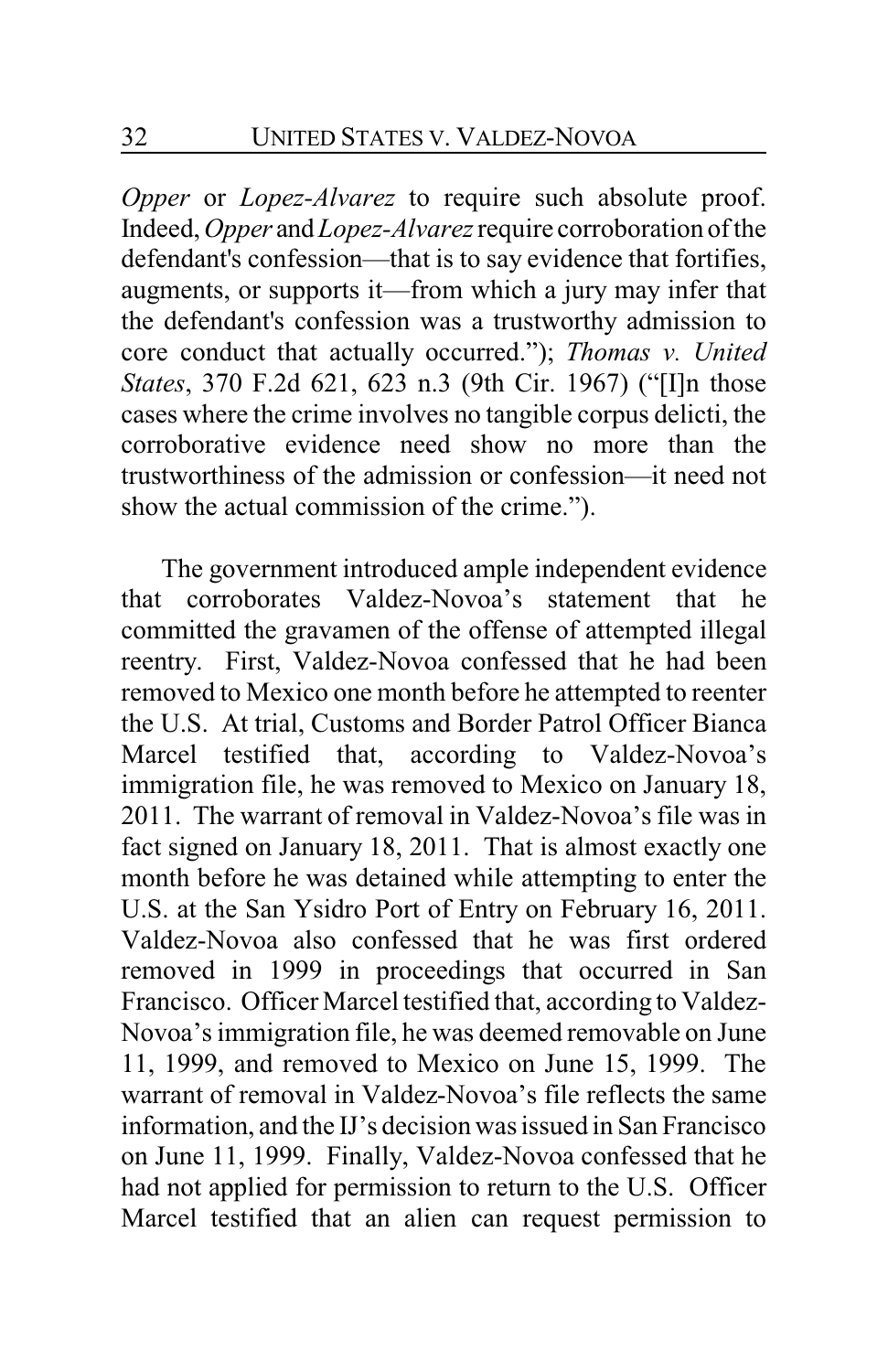reenter the U.S., but that Valdez-Novoa's immigration file revealed that he had not done so. The documentary evidence is indeed devoid of any indication that Valdez-Novoa requested permission to reenter the U.S.

All of this "independent evidence [ ] bolster[s] the confession itself and thereby prove[s] the offense 'through' the statements of the accused," *Smith*, 348 U.S. at 156, by showing that Valdez-Novoa was attempting to enter the U.S. without permission after having been previously removed. We relied on the same kind of corroborative evidence in *Lopez-Alvarez*. For example, we explained that "the details of the crimes provided by the defendant are verified by independent evidence" because the defendant confessed to using iron pipes to beat the victim, which was "consistent with the condition of the body." *Lopez-Alvarez*, 970 F.2d at 593. The defendant also discussed a tape recording of an exchange between the victim and several other men. *Id.* The government introduced the recording, "and its contents matched the defendant's general description." *Id.* Likewise, the details of Valdez-Novoa's confession matched the record evidence introduced by the government. As in *Lopez-Alvarez*, "we believe that the admissions were supported by credible evidence, that a jury would be substantially justified in believing them, and that they were therefore sufficiently reliable to support a conviction." *Id.*

With respect to the second prong of the *Lopez-Alvarez* inquiry, we conclude that the government "introduce[d] independent evidence tending to establish the trustworthiness of the admissions." *Id.* at 592. As noted, Officer Marcel's testimony concerning Valdez-Novoa's immigration file and the contents of the file itself confirmed the accuracy of the statements that Valdez-Novoa made to Officer Curtis at the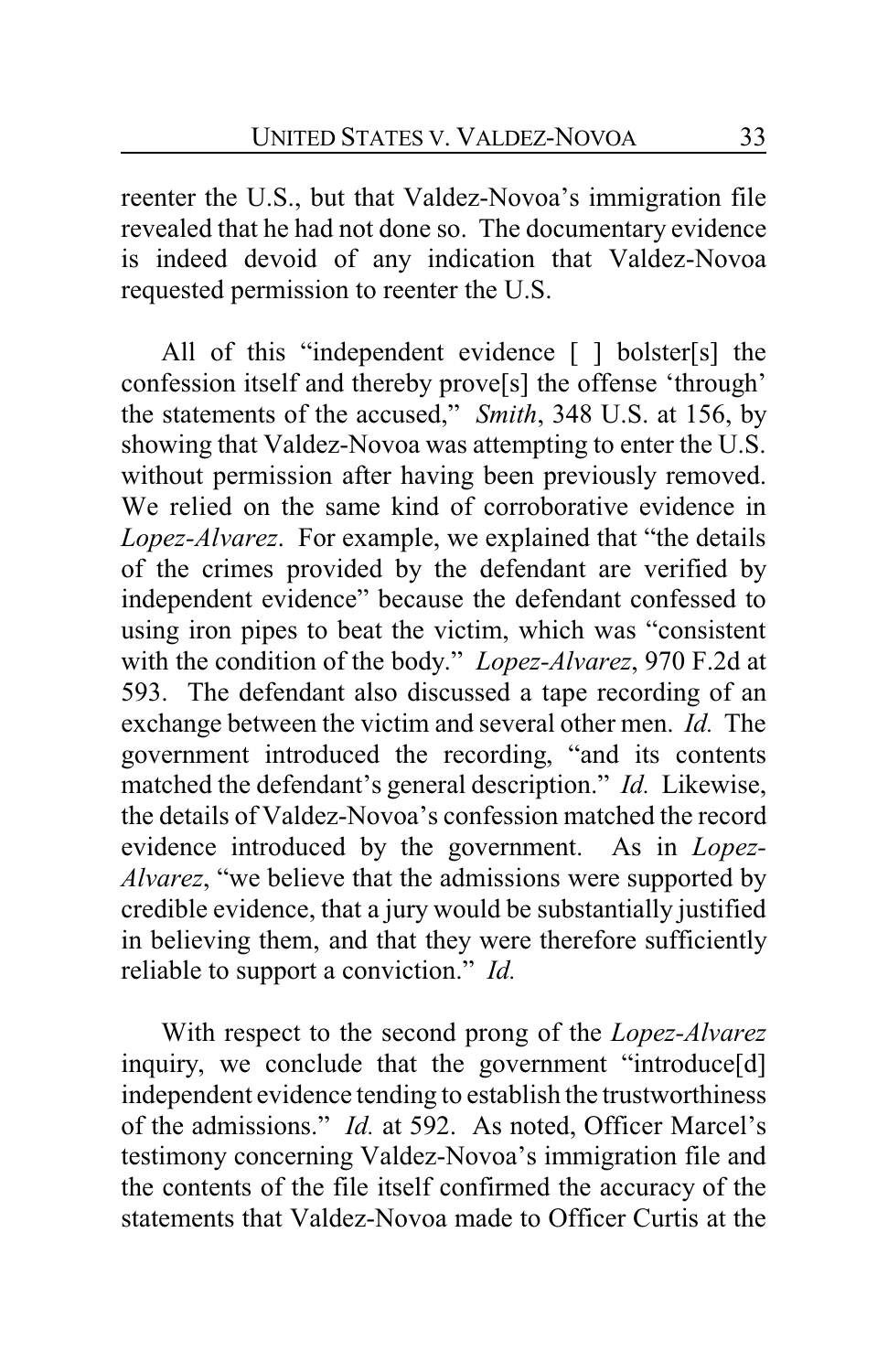San Ysidro Port of Entry. The same evidence that corroborates Valdez-Novoa's confession to having committed the gravamen of the offense also verifies the "trustworthiness of the admissions." *Id.* We have previously relied on more attenuated corroborating evidence in deeming a confession trustworthy under the second prong of the *Lopez-Alvarez* analysis. In *Corona-Garcia*, we reasoned that the defendant's confession that he reentered the U.S. at the Calexico Port of Entry was corroborated by the fact that he had been previously removed through the same port of entry. *Corona-Garcia*, 210 F.3d at 979. Here, the independent evidence introduced by the government matched very specific details offered by Valdez-Novoa about his immigration history during his interview with Officer Curtis. Valdez-Novoa's confession also included specific details about how he used another man's identification to attempt to enter the country without permission, including the name of the woman who sold him the identification and how he intended to pay her after crossing. The specificity of his account further bolsters its trustworthiness by making it even more implausible that Valdez-Novoa found himself in secondary screening without intending to reenter the U.S. without permission.

Furthermore, the confession in this case can be considered "inherently reliable," *Lopez-Alvarez*, 970 F.2d at 592, because it was videotaped, voluntary, and occurred after Officer Curtis advised Valdez-Novoa of his *Miranda* rights. At bottom, the *corpus delicti* doctrine's "purpose is to prevent errors in convictions based upon untrue confessions alone" in light of the reality that "[c]onfessions may be unreliable because they are coerced or induced." *Smith*, 348 U.S. at 153 (quotation marks and citation omitted). Where the government complies with all of the procedural protections afforded the accused and the defendant's videotaped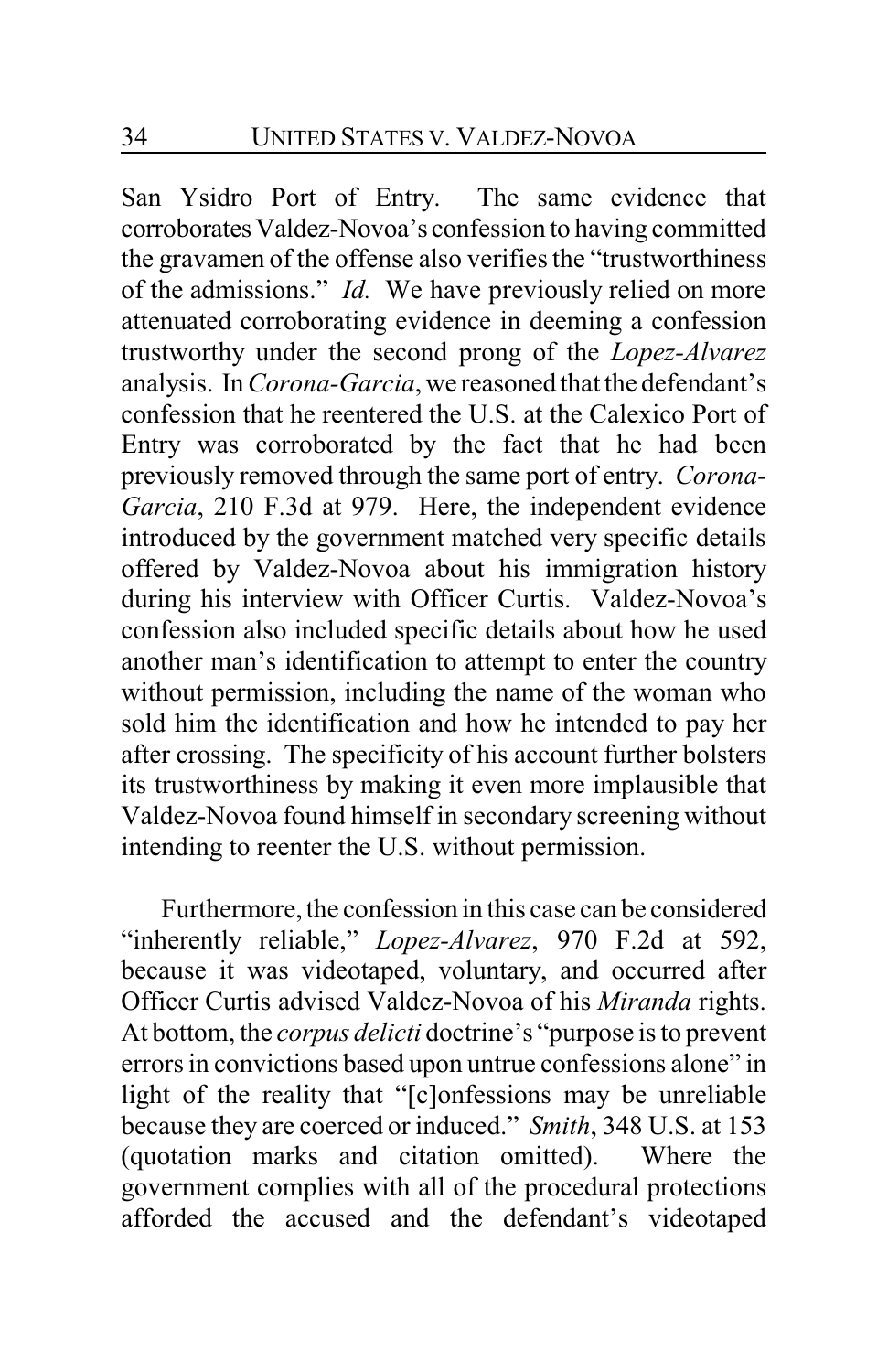statement is shown to the jury, there is no elevated risk that the confession was the product of coercion or that the defendant's words were misconstrued. The *corpus delicti* rule is not inevitably satisfied whenever a confession is not tainted by a constitutional violation or any indicia of undue coercion. The government is still obligated to "introduce sufficient evidence to establish that the criminal conduct at the core of the offense has occurred" in order to satisfy the first prong of the *Lopez-Alvarez*inquiry. But the fact that the confession is recorded, voluntary, and the result of an interrogation that is conducted in a manner consistent with the constitutional protections afforded the accused supports a determination that it is "inherently reliable" under *Lopez-Alvarez*'s second prong.

We conclude that the government introduced sufficient independent evidence to corroborate Valdez-Novoa's confession to attempting to enter the U.S. without permission after having been previously removed. Because the evidence adduced at trial satisfied the *corpus delicti* doctrine, the district court correctly denied Valdez-Novoa's motion for judgment of acquittal.

### IV

We affirm the district court's judgment. First, we hold that even assuming *arguendo* that Valdez-Novoa's removal proceedings did not comport with due process, he was not prejudiced by the error because he has not shown that it is plausible that an IJ would have granted a request for voluntary departure in light of his negative and positive equities at the time of the removal proceedings. Because Valdez-Novoa was not prejudiced by the presumed error, the removal order was not "fundamentally unfair" under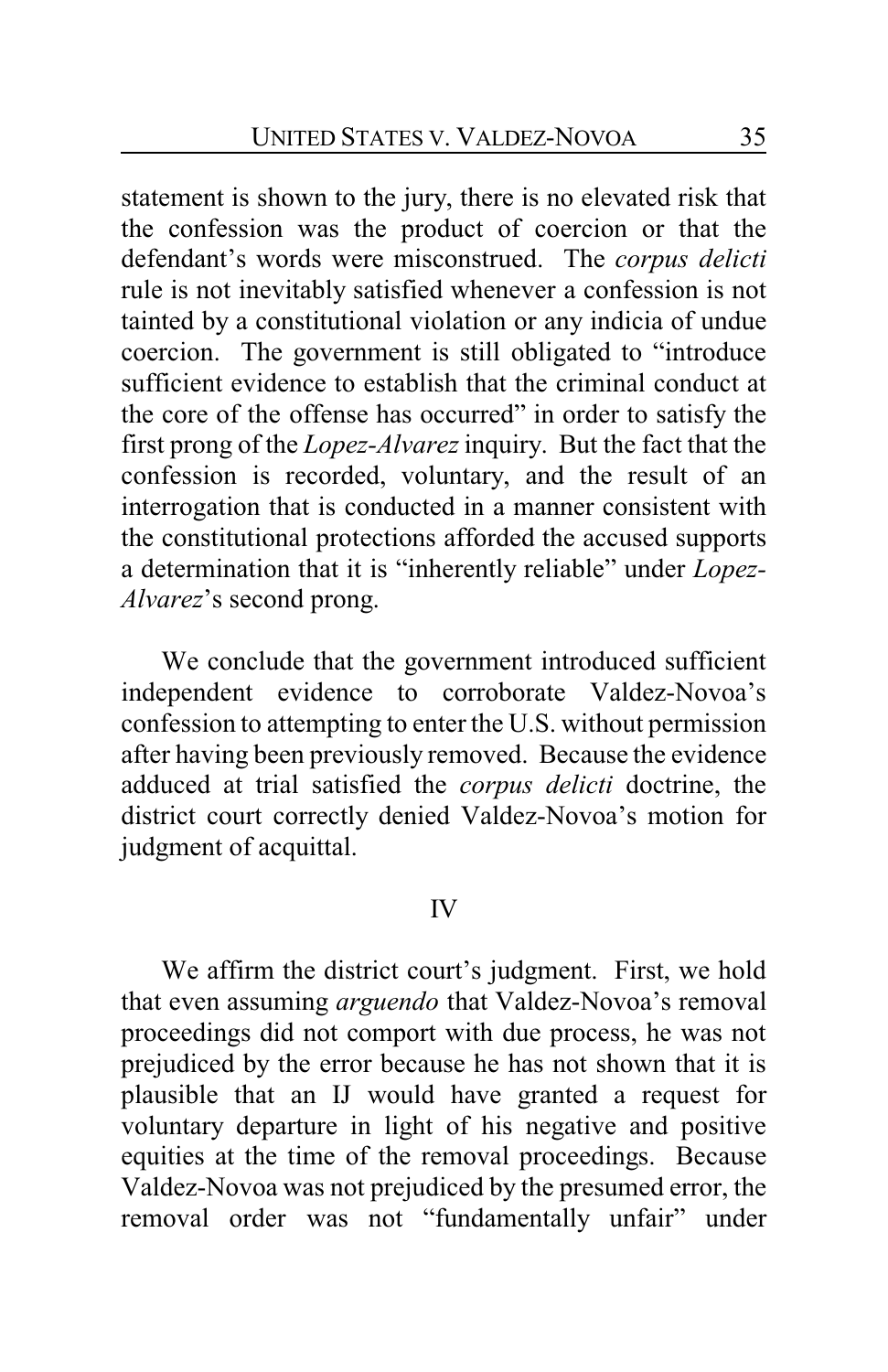§ 1326(d)(3). Second, we conclude that the government introduced ample independent evidence corroborating Valdez-Novoa's confession to attempting to enter the U.S. without permission after having been previously removed to satisfy the *corpus delicti* rule. The district court correctly denied both Valdez-Novoa's motion to dismiss the indictment and his motion for judgment of acquittal. The judgment of the district court is **AFFIRMED**.

Judge McKEOWN, Circuit Judge, dissenting:

I respectfully dissent. As the majority notes, Valdez-Novoa's case turns on whether the Immigration Judge's ("IJ's") failure to advise him of his apparent eligibility for voluntary departure was a due process violation and whether that violation was prejudicial. The government earlier conceded that there was a due process violation. I write separately because the majority elevates our benchmark for prejudice, the "plausibility" inquiry, to the higher standard of either preponderance or probability. Because it is plausible that the IJ would have exercised discretion to grant voluntary departure, I would reverse the district court's judgment.

Before the district court, the government conceded that there was a "due process violation, in light of later–developing case law," and focused its argument solely on the prejudice issue. The court implicitly accepted the violation as conceded, and it too addressed only prejudice. The government has now entirely changed its position, and maintains on appeal that there was no due process violation in the earlier proceedings. Fortunately, the majority has chosen not to countenance that argument.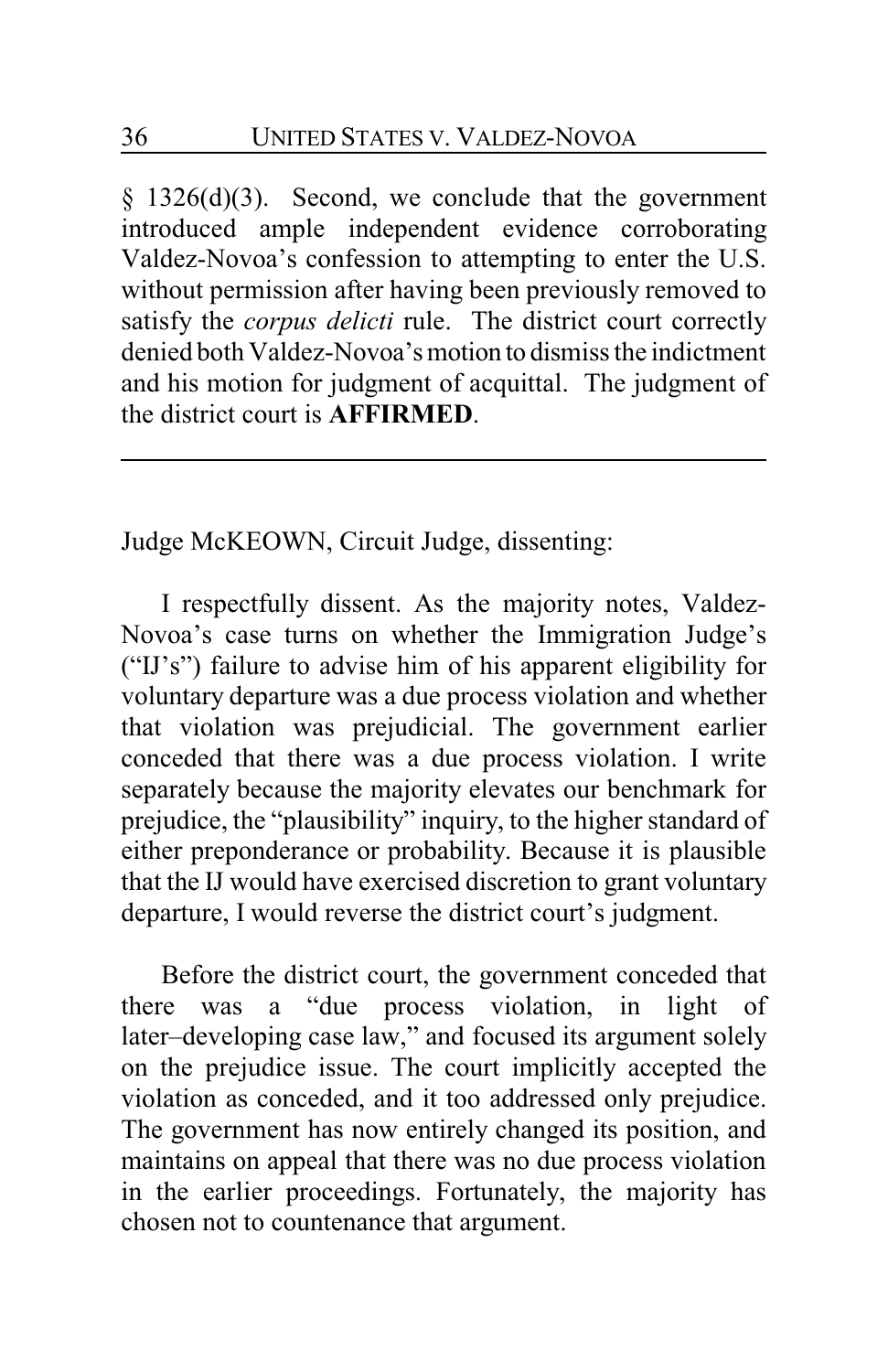However, the majority concludes that Valdez-Novoa was not prejudiced by the due process violation. I disagree with this conclusion. To establish prejudice, Valdez-Novoa "does not have to show that he actually would have been granted relief. Instead, he must only show that he had a 'plausible' ground for relief from deportation." *United States v. Ubaldo-Figueroa*, 364 F.3d 1042, 1048 (9th Cir. 2004) (quoting *United States v. Arrieta*, 224 F.3d 1076, 1079 (9th Cir.  $2000$ )).<sup>1</sup>

Although our cases reference the "plausibility" standard, we have yet to define it with precision. We have set a floor: "establishing 'plausibility' requires more than establishing a mere 'possibility.'" *United States v. Barajas-Alvarado*, 655 F. 3d 1077, 1089 (9th Cir. 2011). We have also explained, in the context of a  $\S 212(h)$  waiver, that while the evidence did not guarantee a waiver, "it provide[d] the 'something more' that ma[de]it plausible." *Arrieta*, 224 F.3d at 1082–83. While citing earlier cases, the majority fails to articulate an actual plausibility standard. I agree with the majority that the standard is not, as Valdez-Novoa advocates, whether it would have been an abuse of discretion for an IJ to grant voluntary departure. But neither do our cases require a petitioner to find a case that is "on all fours" with his own to demonstrate plausibility. That would elevate our plausibility standard to a probability standard.

<sup>&</sup>lt;sup>1</sup> Other circuits have adopted different standards for demonstrating prejudice. *See, e.g.*, *United States v. Charleswell*, 456 F.3d 347, 362 n.17 (3d Cir. 2006) (adopting a "reasonable likelihood" standard); *United States v. Aguirre-Tello*, 353 F.3d 1199, 1209 (10th Cir. 2004) (same); *United States v. Copeland*, 376 F.3d 61, 74 (2d Cir. 2004) (adopting a "reasonable likelihood" or "reasonable probability" standard).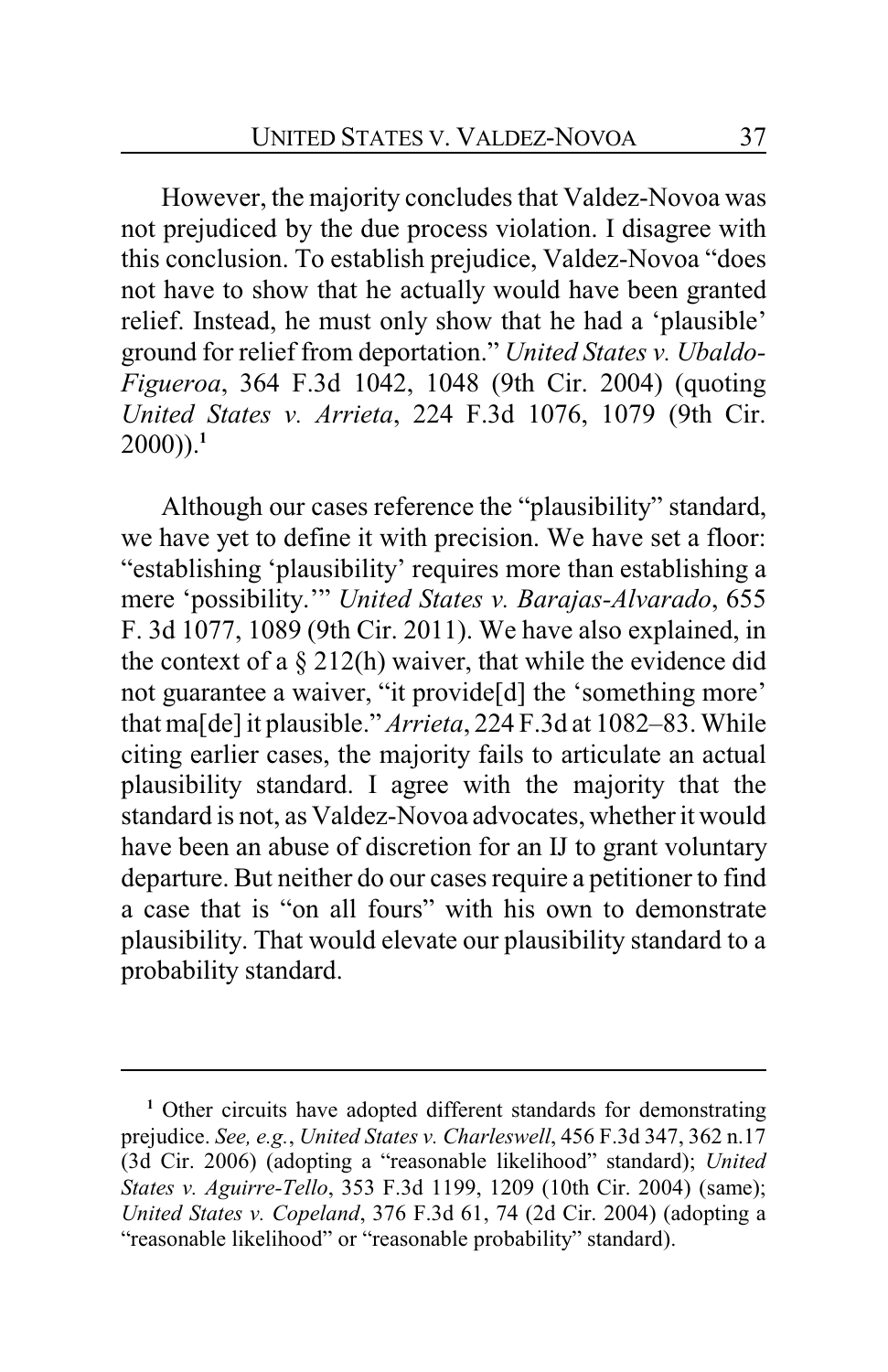Two Supreme Court decisions underscore that the plausibility bar is low and, at the very least, that it does not rise to the level of "probability." The Court's formulation in *Armour v. City of Indianapolis* is instructive: a "plausible reason" is one in which "there is any reasonably conceivable state of facts that could provide a rational basis for the classification." 132 S. Ct. 2073, 2080 (2012) (internal citation and quotation marks omitted). Similarly, in *Ashcroft v. Iqbal*, the Court specified that "[t]he plausibility standard is not akin to a 'probability requirement,' but it asks for more than a sheer possibility that a defendant has acted unlawfully." 556 U.S. 662, 678 (2009). Considering the Supreme Court's formulation coupled with our precedent, I believe that our "plausibility" standard is best understood as more than a mere possibility but less than a probability: in short, as "reasonably conceivable or possible."

In considering whether to grant voluntary departure, immigration judges are required, as the majority acknowledges, to "weigh favorable and unfavorable factors." *Campos-Granillo v. INS*, 12 F.3d 849, 852 (9th Cir. 1993). Favorable factors include

> family ties within the United States; residence of long duration in this country, particularly if residence began at a young age; hardship to the petitioner or petitioner's family if relief is not granted; service in the United States armed forces; a history of employment; the existence of business or property ties; evidence of value and service to the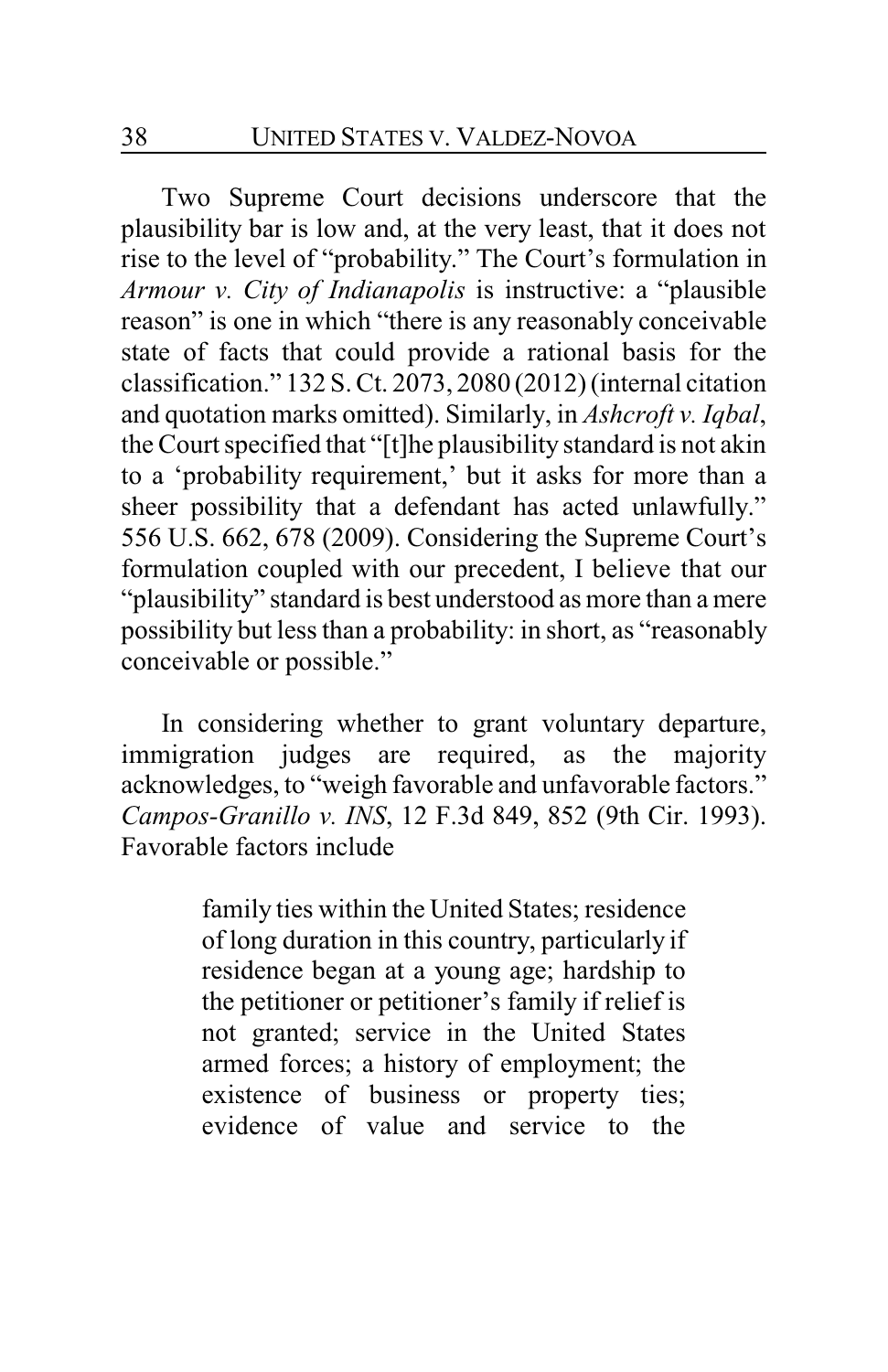community; proof of rehabilitation if a criminal record exists; and other evidence attesting to good character.

*Id.* at 852 n.8.

Valdez-Novoa met a number of these criteria in 1999. At that time, Valdez-Novoa had a plausible claim for relief based on his arrival in the United States as a nine-year-old boy and his continuous residence for sixteen years between his arrival and deportation in 1999; his three U.S. citizen siblings, his mother and father who held legal permanent resident ("LPR") status and his five additional siblings, all of whom ultimately gained legal status; and his educational certification as a welder and his extensive employment history as a welder, field worker, and fence repairer.**<sup>2</sup>**

To be sure, Valdez-Novoa has an extensive criminal history, much of it stemming directly from his past abuse of alcohol. But the BIA has supported voluntary departure, or remanded to the IJ to consider whether to grant voluntary departure, for aliens with extensive criminal records, including alcohol-related crimes. The BIA has done so in cases involving, among others, six criminal convictions including battery, drunkenness, threatening, and driving under the influence, *In re Pineda-Castellanos*, 2005 WL 3833024 (BIA Nov. 16, 2005); attempted theft, *In re Toledo-Alvarado*, 2014 WL1278406 (BIA Feb. 26, 2014); "Class A" assault with family violence, *In re Tipaz-Poncio*, 2014 WL

**<sup>2</sup>** Interestingly, though not part of a retrospective analysis, had the IJ taken a chance on Valdez-Novoa, it would have turned out to be a good one. Valdez-Novoa has been sober since 2007, and now has a U.S. citizen wife and three citizen children.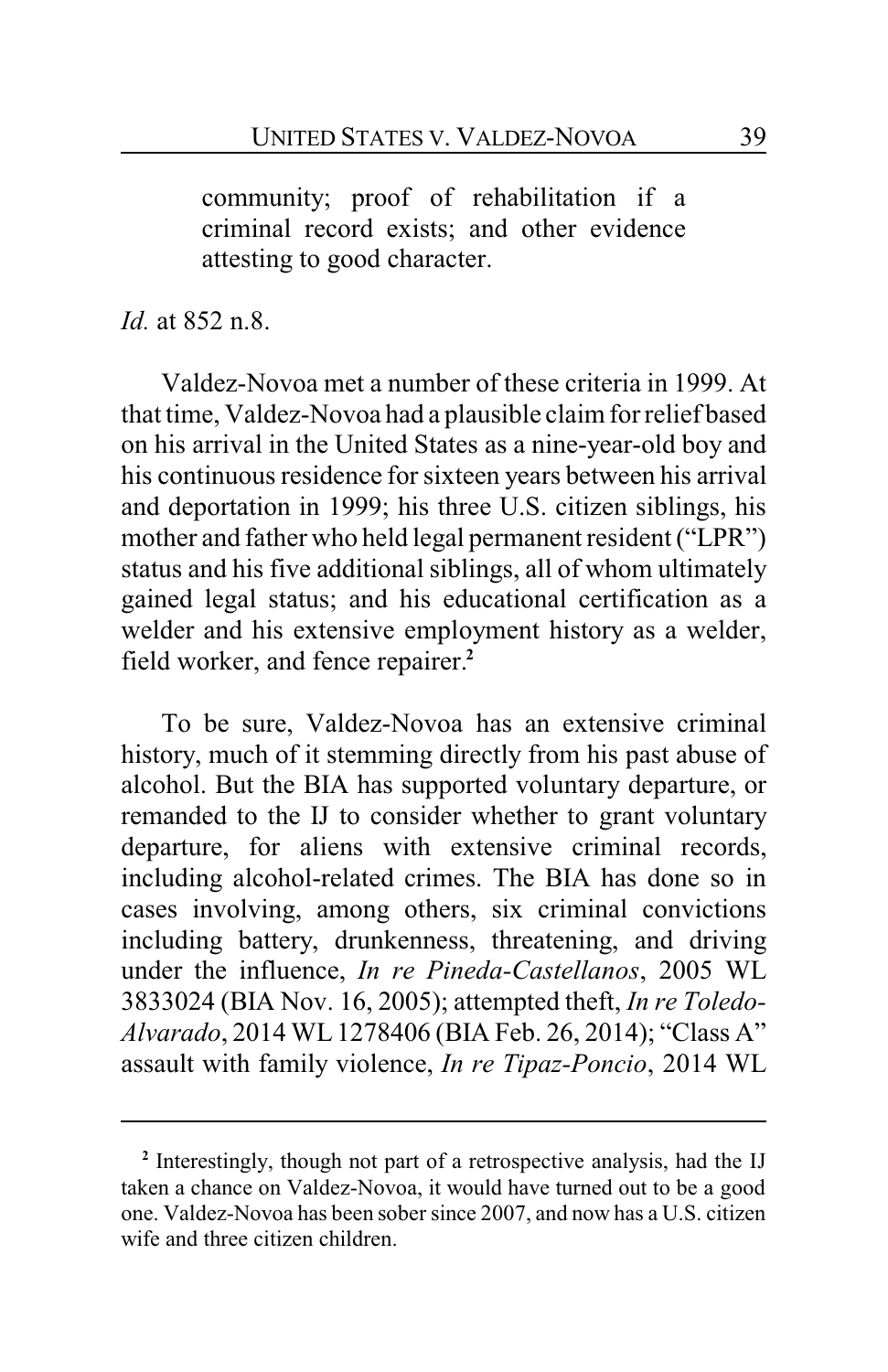1401572 (BIA Mar. 19, 2014); two convictions for driving while intoxicated, one "recent," *In re Ortiz-Bustos*, 2014 WL 1652408 (BIA Apr. 10, 2014); four convictions for assault, a conviction for resisting arrest, and numerous arrests, purportedly as a result of alcohol abuse, *In re. Gonzales-Figeroa*, 2006 WL 729784 (BIA Feb. 10, 2006); a conviction for sexual battery, *In re Villalongja Mante*, 2007 WL 1676929 (BIA May 18, 2007); convictions for "two serious crimes[] involving controlled substances and robbery" and an arrest for driving under the influence, *In re Guillermo Ramirez*, 2005 WL 698425 (BIA Mar. 8, 2005); convictions for domestic violence, possession of a controlled substance, and driving under the influence, *In re Hernandez-Barreto*, 2004 WL 2943517 (BIA Oct. 29, 2004); and convictions for driving under the influence, burglary, and disorderly conduct, *In re Reyes-Jiminez*, 2004 WL 2418597 (BIA Oct. 4, 2004). These cases underscore the wide range of cases in which the BIA has determined that it was appropriate to consider the exercise of discretion. They fall squarely in the category of plausible relief. The majority's backhanded dismissal of these cases simply underscores that it is elevating the plausibility standard to one of preponderance or probability.

I highlight cases involving alcohol and violence like battery or domestic violence to illustrate that the BIA has exercised its discretion to grant voluntary departure in a wide range of cases involving criminal histories that equal or exceed that of Valdez-Novoa. Of course, we cannot know for certain whether the BIA would have done so here, but this is not our charge. The question before us is not whether Valdez-Novoa would probably or inevitably have been granted relief, but only whether, at the time his rights were violated, he had a "plausible" ground for relief. Detailing, as the majority does, cases in which the BIA chose not to exercise its